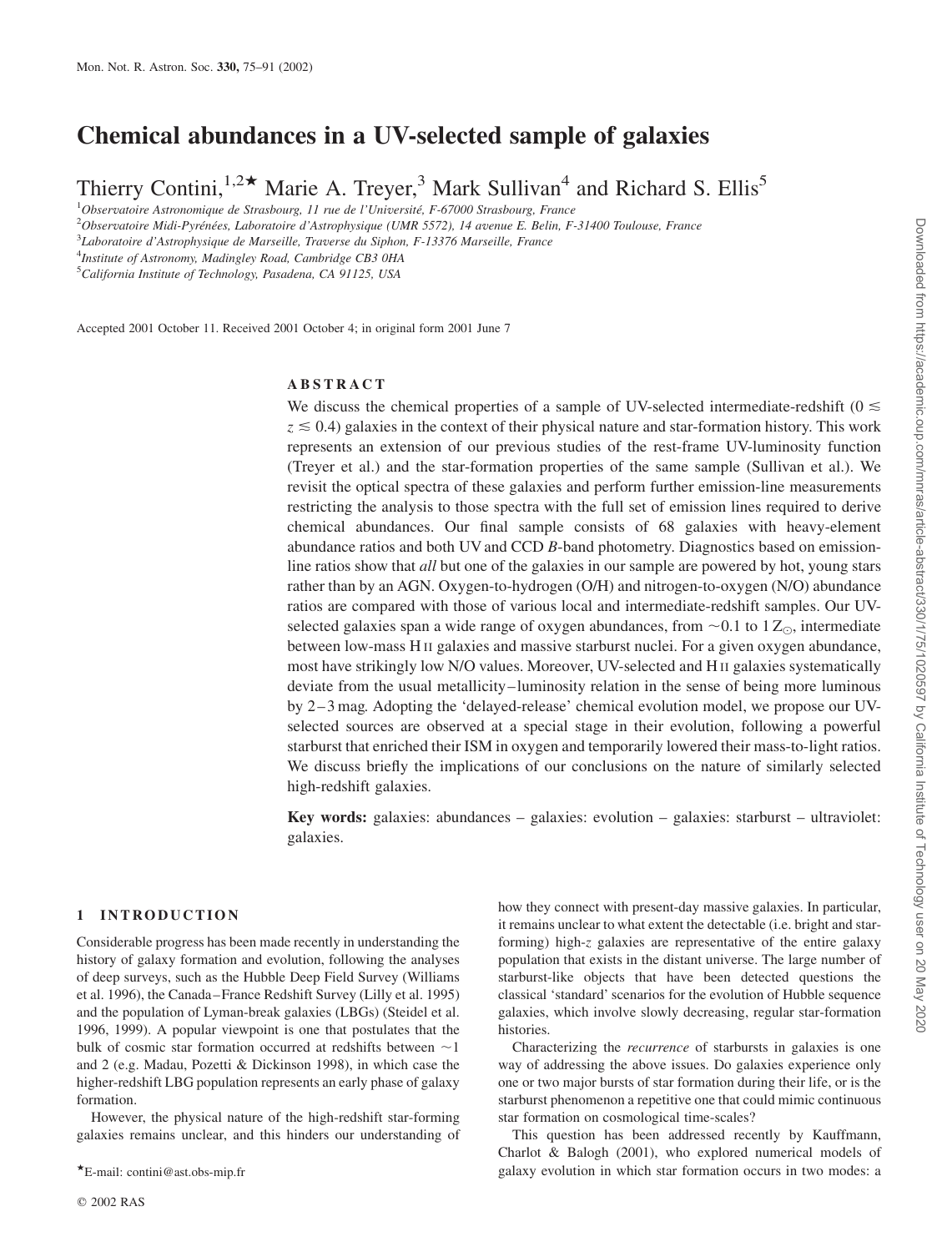low-efficiency continuous mode, and a high-efficiency mode triggered by interactions with a satellite. With these assumptions, the star-formation history of low-mass galaxies is characterized by intermittent bursts of star formation separated by quiescent periods lasting several Gyr, whereas massive galaxies are perturbed on time-scales of several hundred Myr and thus have fluctuating but relatively continuous star-formation histories. In these models, merger rates are specified using the predictions of hierarchical galaxy formation models (e.g. Kauffmann & Charlot 1998; Cole et al. 2000; Somerville, Primack & Faber 2001).

Examining the chemical evolution and physical nature of starforming galaxies over a range of redshifts will shed light on this issue. Emission lines from H II regions have long been the primary means of chemical diagnosis in local galaxies, but this method has only recently been applied to galaxies at cosmological distances following the advent of infrared spectrographs on 8- to 10-m class telescopes (e.g. Steidel et al. 1996; Kobulnicky & Zaritsky 1999; Kobulnicky & Koo 2000; Carollo & Lilly 2001; Hammer et al. 2001; Pettini et al. 1998, 2001).

The aim of this paper is to derive the chemical properties of a local-to-intermediate-redshift ( $0 \le z \le 0.4$ ) UV-selected sample of galaxies as a further probe of their physical nature and starformation history. A key finding from earlier papers in this series is the possibility that the star formation in a large fraction of these objects is intermittent, contributing significantly to the local UVluminosity density (Sullivan et al. 2000, 2001). The manner in which this links to the chemical history may, when used similarly with high-redshift sources, give insight into the nature and evolution of star-forming galaxies over a range of redshift.

Work on the nature of distant and young galaxies, like the LBGs, greatly benefits from studies of their analogues in the nearby universe. Early work revealed evidence that LBGs resemble local UV-bright starburst galaxies in many respects (e.g. Heckman et al. 1998; Meurer, Heckman & Calzetti 1999; Papovich, Dickinson & Ferguson 2001). Although physically larger and more luminous, they share similar star-formation rates (SFR) per unit area (Meurer et al. 1997), similar rest-frame UV-to-optical spectral energy distributions (Conti, Leitherer & Vacca 1996; Lowenthal et al. 1997; Pettini et al. 1998, 2001; Papovich et al. 2001), as well as similar interstellar medium dynamical states (Franx et al. 1997; Kunth et al. 1998; Pettini et al. 1998, 2001).

A plan of the paper follows. In Section 2 we give a brief summary of the overall properties of our original UV-selected sample of galaxies. In Section 3 we present new measurements of emission lines and define a subsample of 68 UV-selected galaxies for which heavy-element abundance measurements are possible. The locus of the UV-selected galaxies in standard diagnostic diagrams is investigated (Section 3.2) to determine their main source of ionization. We search for the spectral signatures of Wolf–Rayet (WR) stars (Section 3.3). Empirical methods, based on strong emission-line ratios, are presented in Section 4 to derive the O/H and N/O abundance ratios of the sample galaxies. In Section 5 we study how our sample compares with two fundamental scaling relations: N/O versus O/H, and the metallicity–luminosity relation. We summarize our principal conclusions in Section 6. Throughout this paper, all calculations assume an  $\Omega = 1$  and  $H_0 = 100 \text{ km s}^{-1} \text{ Mpc}^{-1}$  cosmology.

### 2 THE PARENT UV-SELECTED GALAXY SAMPLE

A detailed description of the parent sample from which the

analyses in this paper are based can be found in Sullivan et al. (2000, hereafter S2000). Briefly, the fields were first imaged in the UV using the balloon-borne FOCA telescope, a 40-cm Cassegrain mounted on a stratospheric gondola, stabilized to within a radius of 2 arcsec rms (see Milliard et al. 1992 for a full description of the experiment). The spectral response of the UV filter approximates a Gaussian centred at  $2015 \text{ Å}$ , FWHM 188 Å. The camera was operated in two modes – FOCA  $1000$  (f/2.56, 2.3°) and FOCA 1500 (f/3.85, 1.55 $^{\circ}$ ) – with a large field of view well suited to survey work. The limiting depth of the exposures we used is  $m_{UV}$  = 18.5, which, for a late-type galaxy, corresponds to  $m_{\rm B} = 20 - 21.5.$ 

The first field, Selected Area 57 (SA57), is centred on  $RA = 13^{h}03^{m}53^{s}$ , Dec. =  $+29^{\circ}20'30''$  (1950) and contains the outer regions of the Coma cluster. The second field is centred on  $RA = 11<sup>h</sup>42<sup>m</sup>46<sup>s</sup>$ , Dec.  $= +20<sup>o</sup>10<sup>o</sup>03<sup>n</sup>$ , and contains the Abell 1367 cluster. Both fields were imaged in both FOCA modes, thus ensuring the most reliable UV photometry. As the astrometric accuracy of FOCA ( $\approx$ 3 arcsec rms for FOCA 1500) is insufficient for generating a spectroscopic target list, the FOCA catalogues were matched with APM scans of the POSS optical plates. When more than one possible optical counterpart was found on the POSS plates within the search radius, the nearest optical counterpart to the UV detection was selected. Around 10 per cent of the UV detections have no obvious counterpart at all on the APM plates, indicating that either some of these detections are spurious, or that the counterpart lies at a fainter  $B$  magnitude than the limiting magnitude of the POSS plates ( $m<sub>B</sub> \approx 21$ ).

In order to improve the photometric coverage of our survey fields, an extensive, high-quality multi-colour survey is currently underway. In this present work, we use new B-band CCD photometry obtained with the CFH12K camera on the Canada– France–Hawaii Telescope (CFHT) in place of the APM magnitudes used in previous studies (Treyer et al. 1998; S2000). Further details of this photometry and its relationship to that used earlier will be given in a forthcoming paper (Sullivan et al., in preparation).

Spectroscopic follow-up of the UV selected sources was conducted on the two FOCA fields using two multi-fiber spectrographs – Hydra on the 3.5-m WIYN telescope  $(\lambda \lambda)$ 3500–6600), and WYFFOS on the 4.2-m William Herschel Telescope (WHT)  $(\lambda \lambda 3500 - 9000)$  (Treyer et al. 1998, S2000). The latter configuration allows the observation of  $H\alpha$  emission lines to a redshift of  $z \sim 0.4$ . Only the flux-calibrated data from WYFFOS are used in the present paper. Details of all observing runs and the breakdown of spectroscopic objects can be found in S2000, tables 1 and 2, respectively.

Spectra were analysed using the IRAF facility SPLOT and the FIGARO package GAUSS. Redshifts were measured by visual inspection, and the equivalent widths (EWs) and fluxes of  $[O II]$ 3727 A, [O III] 4959, 5007 A, H $\beta$  and H $\alpha$  determined using both spectral analysis programs. Though the spectral resolution  $(\sim 10 \text{ Å})$ is good enough to resolve the separate  $[OIII]$  4959, 5007 Å lines, in many cases the H $\alpha$  line was blended with the nearby [N II] 6548, 6584 Å lines, so a deblending routine was run from within SPLOT to allow determination of the fluxes of these individual lines. We did not find any systematic error in the measurement of individual lines that could be due to the deblending procedure. Extinction and stellar absorption corrections were applied using the measured Balmer lines. A full description of these procedures can be found in S2000. Typical examples of galaxy spectra are shown in Treyer et al. (1998, their fig. 1).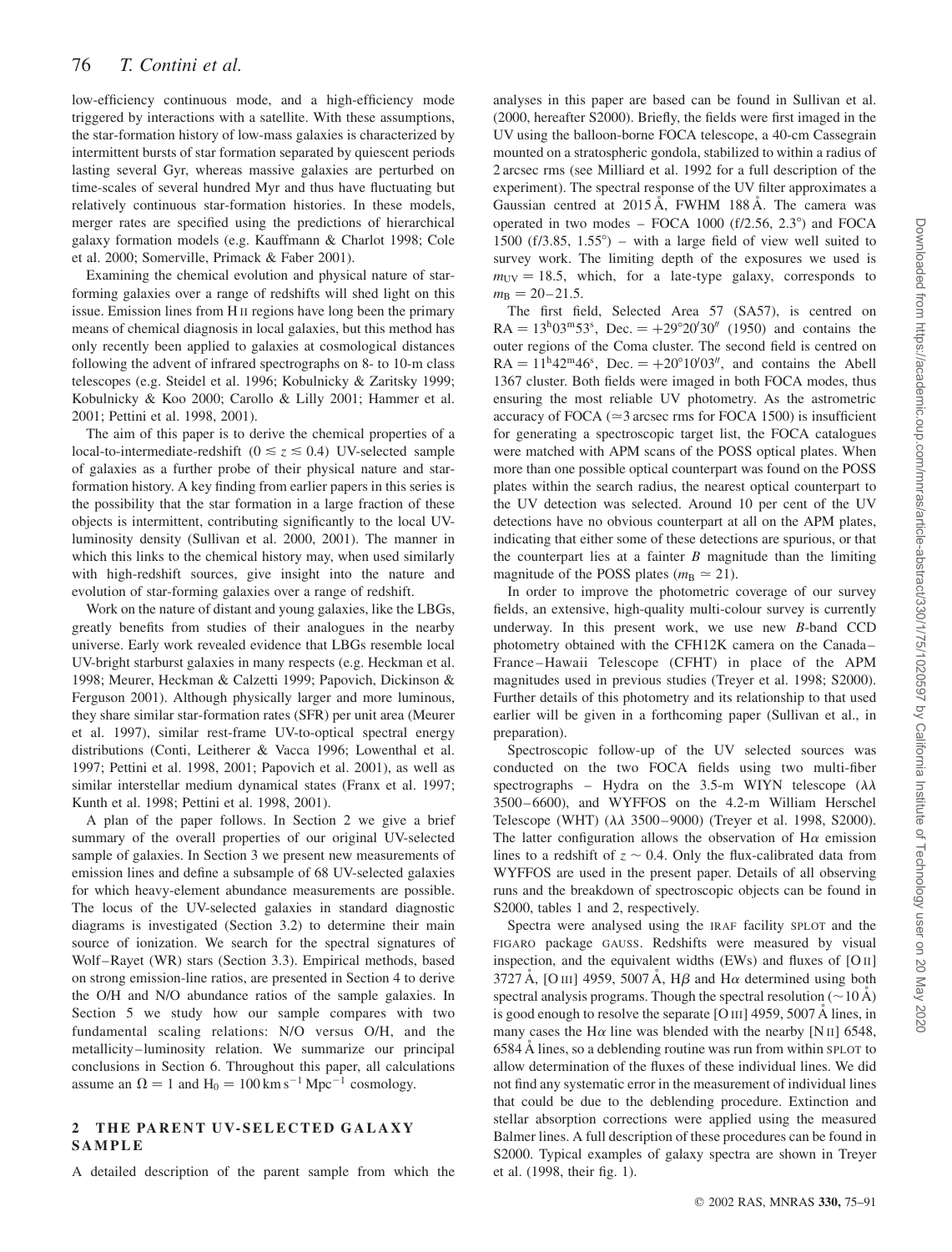$< UV-B> = -1.56$ 

 $-2$ 

 $UV-B$ 

 $\langle A_{\nu} \rangle = 0.98$ 

 $\mathbf{1}$  $\overline{c}$ 

 $A_{v}$  (mag)

 $(b)$ 

 $\overline{0}$ 

 $(d)$ 

3

## 3 EMISSION-LINE PROPERTIES

The analysis of S2000 was essentially concerned with the starformation properties of the UV-selected sample described above, using UV fluxes, Balmer and  $[OII]$  3727 Å emission lines. Emission-line properties were only briefly discussed with the aim of estimating a possible AGN contamination or metallicity effect in order to explain the extreme (UV–B) colours found in  $\sim$ 17 per cent of the galaxies. Based on [O II]  $3727 \text{ Å/H}\beta$  and [O III] 4959, 5007  $\AA$ /H $\beta$  line ratios, S2000 found that a fraction of the UV galaxies may indeed qualify as AGNs (their fig. 11). However, the [O II] 3727  $\AA$ /H $\beta$  diagnostic used in that study is very sensitive to dust extinction corrections, and it is therefore preferable to use the [N II] 6584 Å/H $\alpha$  and [S II] 6717+6731 Å/H $\alpha$  line ratios, which are much less sensitive to extinction (see Section 3.2). S2000 also searched for possible extremely metal-poor objects in the UV-selected sample that could account for the extreme (UV–B) colours. However, oxygen abundances were estimated for only 35 field galaxies in the SA57, and no conclusive results were found.

The goal of this present work is to examine in a more systematic manner the emission-line properties of the UV-selected galaxies. In order to make diagnostic diagrams and estimate chemical abundances for a larger fraction of the sample, we revisit the sample of S2000 and, where an emission-line measurement is missing, attempt a new line measurement. We then restrict the S2000 sample to all the galaxy spectra that posses the full set of emission lines (i.e. [O II] 3727 Å, H $\beta$ , [O III] 4959, 5007 Å, H $\alpha$  and [N<sub>II</sub>] 6584 A<sup> $\AA$ </sup>) required to derive chemical abundances. Our final sample consists of 68 galaxies with heavy-element abundance ratios, UV and new CCD B-band photometry.

#### 3.1 New measurements of emission lines

For consistency with the spectral measurements of S2000, the new emission-line measurements were performed using the SPLOT facility in IRAF. In particular, we searched for  $[S II]$  6717+6731 A emission lines in all of the 135 emission-line galaxies in the parent sample, and could make a reliable measurement of these lines in 56 of the objects. Additional measurements of  $H\beta$  (8 objects), [O III] 4959, 5007 Å (15 objects), and [N II] 6584 Å (10 objects) could also be performed. Reddening corrections were applied to the new emission-line fluxes as in S2000. The extinction coefficient  $c_{\text{H}\beta}$ was estimated from the Balmer decrement  $H\alpha/H\beta$ , assuming case-B recombination with an electron density of  $100 \text{ cm}^{-3}$  and a temperature of  $10^4$ K (Osterbrock 1989), and using a standard interstellar extinction law (Seaton 1979). As in S2000, H $\alpha$  and  $H\beta$  were also corrected for stellar absorption (prior to computing  $c_{\text{H}\beta}$ ).

There are two major sources of uncertainty in the measured emission-line ratios. The first arises from the limited signal/noise ratio of the spectra. These errors are computed directly when using the IRAF task SPLOT to derive the emission-line parameters. SPLOT provides 1- $\sigma$  errors based on estimates of the noise in the individual spectra. The integration error estimates are derived by error propagation assuming a Poisson statistic model of the pixel sigmas, generated by measuring the noise in the spectra on an individual basis and assuming that the linear continuum has no error (see S2000). Measurement errors were propagated quadratically when deriving emission-line ratios and abundance ratios (cf. Section 4).

The second source of error arises from contamination of Balmer

emission lines by underlying stellar absorption lines. In most cases, Balmer emission-line equivalent widths were directly measured in the galaxy spectra. When this was not possible, a constant value of 2 A corresponding to the average measured value, typical for starforming galaxies (McCall, Rybski & Shields 1985; Olofsson 1995a; González-Delgado, Leitherer & Heckman 1999), was applied. This might be a poor approximation for galaxies with weak  $H\beta$  line emission. We thus propagated an uncertainty of  $\pm 1$  Å on Balmer absorption-line equivalent widths in all calculations involving Balmer emission lines. Finally, the error in the derived extinction coefficient  $c_{\text{H}\beta}$  was included when deriving dereddened emission-line ratios.

Global properties of the sub-sample of 68 UV-selected galaxies are shown in Fig. 1. Dust-corrected UV and B-band absolute magnitudes are computed as in S2000 using the Calzetti (1997) extinction curve. Note that the dereddened  $(UV-B)$  colour and B-band absolute magnitude distributions differ from those of the original sample (S2000) owing to the revised B-band photometry. The red tail of the  $(UV-B)$  colour distribution has been significantly reduced whilst the blue component – which formed an interesting unresolved aspect of the discussion in S2000 – is largely unchanged. The revised optical colours mean that a small fraction of the sample is now assigned a different spectral type and k-correction. The effect on the absolute UV luminosities is fairly modest however. The main impact of the revised CCD photometry will be in estimating the spectral-energy distributions and consequent  $k$ -corrections – a topic we will discuss in the forthcoming paper (Sullivan et al., in preparation).

#### 3.2 Nature of the main ionizing source: starburst or AGN?

Emission-line diagnostic diagrams can provide a reliable

20

15

5

 $\overline{0}$ 

15

5

 $\overline{0}$ 

 $\mathbf 0$ 

 $\geq 10$ 

 $-4$ 

 $\overline{z}$ 10

 $(a)$ 

 $-15$ 

 $(c)$ 

 $0.4$ 

 $\langle M_{\rm B} \rangle = -18.8$ 

 $-20$ 

 $< z > 0.10$ 

 $M_B$  (mag)

 $0.2$ 

 $\overline{z}$ 

20

15

5

 $\overline{0}$ 

15

5

 $\Omega$ 

0

 $\geq 10$ 

 $\overline{z}$  10

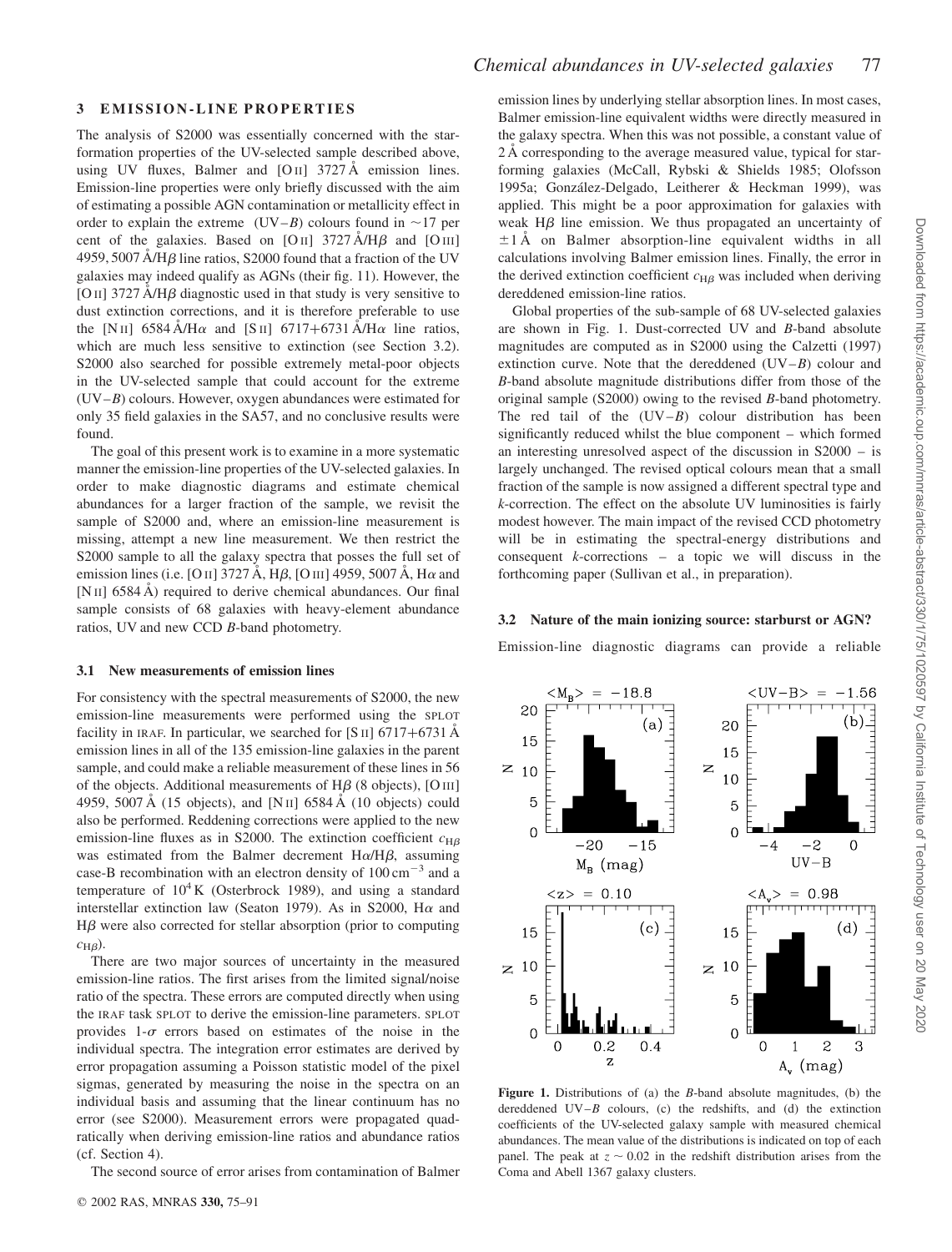

Figure 2. Standard diagnostic diagrams used to classify narrow emission-line spectra. Top panels. The UV-selected galaxies are shown with their error bars; filled squares are double optical counterpart cases (see text for details). The curves are theoretical boundaries between starburst galaxies and AGNs, assuming an 'extended' (~7 Myr) burst of star formation (solid line; Kewley et al. 2001) or an 'instantaneous' starburst (dashed line; Dopita et al. 2000). The dotted line in the [S II] 6717+6731  $\AA$ /H $\alpha$  versus [O III] 5007  $\AA$ /H $\beta$  diagram is the upper limit of the starburst model (see text for details). These diagrams show that all the UV-selected galaxies, but for one uncertain case that might qualify as a LINER, are powered by hot and young stars rather than by an AGN. Bottom panels. Samples of nearby star-forming galaxies are shown for comparison: Starburst Nucleus Galaxies (circles) selected in the optical (Contini et al. 1998) or in the far-infrared (Veilleux et al. 1995); and H II galaxies (triangles; see text for references). The location of IZw18, the most metal-poor galaxy known so far, is indicated.

classification of narrow emission-line spectra according to the main source of ionization (hot stars, AGNs, or shocks) responsible for these lines. We examine the [O III] 5007  $\AA/\text{H}\beta$  versus [N II] 6584 A/H $\alpha$  and [S II] 6717+6731 A/H $\alpha$  diagnostic diagrams to discriminate regions photoionized by hot and young stars (i.e. H II regions) from those photoionized by a harder radiation field, such as that of an AGN or a LINER. Such emission-line ratios are much less sensitive to dust extinction than [O II] 3727  $\AA$ /H $\beta$ , the line ratio previously used in S2000 for this purpose.

The location of the UV-selected galaxies in these diagnostic diagrams is shown in Fig. 2, using dereddened emission-line ratios with their related uncertainties listed in Table 1. In each diagram, the theoretical curves (discussed below) separate star-forming regions (lower left), where the gas is assumed to be ionized by young stars, from AGNs (upper right), where the main ionizing source is thought to be an accretion disc around a black hole. A

further distinction among AGN-like objects can be made between high-excitation ([O III] 5007  $\text{A/H}\beta$  > 3) Seyfert 2 galaxies and low-excitation ([O III] 5007  $\rm \AA/ \rm H\beta$  < 3) LINERs. We did not use the original criteria for defining a LINER (Heckman 1980) because the measurement of  $[O I]$  6300 Å emission lines was generally not possible owing to the insufficient S/N of the spectra. For the same reason, we did not use the [O I] 6300  $\AA$ /H $\alpha$  ratio to distinguish between the different sources of ionization.

Two comparative star-formation models are shown in Fig. 2: the solid line represents an 'extended' burst (i.e. one extending for  $\sim$ 7 Myr, Kewley et al. 2001) and the dashed line represents an 'instantaneous' burst (Dopita et al. 2000). In both cases, the parameters were chosen to span a realistic range of metallicities  $(Z = 0.1 - 3.0 Z_{\odot})$  and ionization parameters  $(-3.5 \le$  $\log U \le -2.0$ ). These new theoretical boundaries may provide a more objective classification between H II regions and the various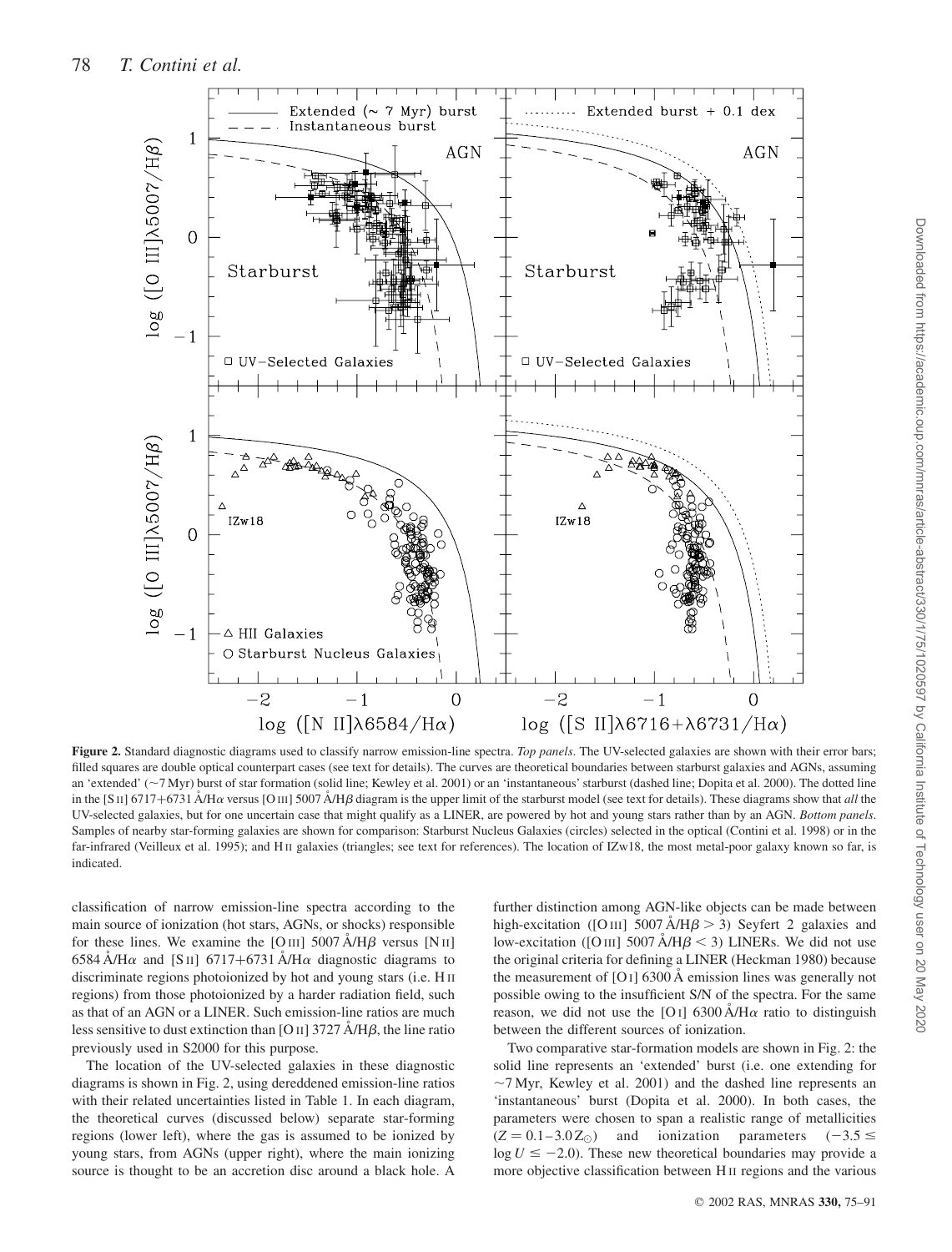Table 1. The sample of UV-selected galaxies with measurements of chemical abundances. Column 1 gives an ID number, columns 2 and 3 give the optical position (RA and Dec., 1950) of the objects. Column 4 indicates the number of optical counterparts (OCs) on the POSS plates within 10 arcsec. Columns 5 to 10 list emission-line ratios used for standard diagnostic diagrams or as abundance indicators (see text for details). Column 11 indicates if the object lies on the lower (L) or on the upper (U) branch of the O/H versus  $R_{23}$  relationship, or falls in the turnaround region (?). Columns 12 and 13 give the oxygen abundance,  $12 + \log(O/H)$ , derived from the empirical calibrations (McGaugh 1991), on the *lower* and on the *upper* branch respectively.

| #<br>(1)       | RA (1950)<br>(2) | Dec. (1950)<br>(3) | OCs<br>(4)     | [O <sub>III</sub> ]/[O <sub>II</sub> ]<br>(5) | $[O\,\text{III}] / H\beta$<br>(6) | $[N II]/H\alpha$<br>(7) | $[S \text{ II}]/H\alpha$<br>(8) | [N <sub>II</sub> ]/[O <sub>II</sub> ]<br>(9) | $log(R_{23})$<br>(10) | (11)           | $O/H_L$<br>(12) | O/H <sub>II</sub><br>(13) |
|----------------|------------------|--------------------|----------------|-----------------------------------------------|-----------------------------------|-------------------------|---------------------------------|----------------------------------------------|-----------------------|----------------|-----------------|---------------------------|
| 1              | 13:06:32.16      | $+29:48:38.2$      | $\mathbf{1}$   | $-0.85 \pm 0.19$                              | $-0.70 \pm 0.20$                  | $-0.56 \pm 0.10$        | $-0.83 \pm 0.10$                | $-0.25 \pm 0.10$                             | $0.25 \pm 0.15$       | U              | 7.49            | 8.99                      |
| 2              | 13:06:46.29      | $+29:43:37.9$      | $\mathbf{1}$   | $-0.42 \pm 0.25$                              | $0.08 \pm 0.25$                   | $-1.00 \pm 0.07$        | $-0.30 \pm 0.08$                | $-1.04 \pm 0.07$                             | $0.64 \pm 0.17$       | U              | 7.94            | 8.72                      |
| 3              | 13:06:50.23      | $+29:40:26.7$      | $\overline{2}$ | $-1.34 \pm 0.26$                              | $-0.83 \pm 0.34$                  | $-0.39 \pm 0.32$        |                                 | $-0.45 \pm 0.30$                             | $0.55 \pm 0.22$       | $\mathbf{U}$   | 8.05            | 8.77                      |
| $\overline{4}$ | 13:06:30.66      | $+29:39:30.4$      | $\mathbf{1}$   | $-0.41 \pm 0.18$                              | $0.32 \pm 0.25$                   | $-0.31 \pm 0.26$        |                                 | $-0.59 \pm 0.25$                             | $0.91 \pm 0.26$       | $\mathbf{U}$   | 8.35            | 8.39                      |
| 5              | 13:06:07.74      | $+29:44:40.2$      |                | $0.03 \pm 0.03$                               | $0.52 \pm 0.04$                   | $-1.43 \pm 0.20$        | $-0.97 \pm 0.05$                | $-1.46 \pm 0.20$                             | $0.87 \pm 0.03$       | $\mathbf{L}$   | 8.13            | 8.51                      |
| 6              | 13:06:07.65      | $+29:36:35.6$      | $\mathbf{1}$   | $-1.03 \pm 0.24$                              | $-0.42 \pm 0.24$                  | $-0.45 \pm 0.21$        | $-0.35 \pm 0.19$                | $-0.61 \pm 0.22$                             | $0.66 \pm 0.17$       | $\mathbf{U}$   | 8.15            | 8.66                      |
| 7              | 13:07:05.26      | $+29:11:28.8$      | $\overline{2}$ | $-0.32 \pm 0.04$                              | $0.31 \pm 0.06$                   | $-1.00 \pm 0.11$        | $-0.49 \pm 0.05$                | $-1.18 \pm 0.11$                             | $0.84 \pm 0.05$       | $\mathbf{L}$   | 8.20            | 8.50                      |
| $\,$ 8 $\,$    | 13:05:00.02      | $+29:40:04.3$      | $\mathbf{1}$   | $0.06 \pm 0.03$                               | $0.62 \pm 0.03$                   | $-1.42 \pm 0.11$        | $-0.77 \pm 0.03$                | $-1.53 \pm 0.11$                             | $0.97 \pm 0.02$       | L              | 8.31            | 8.37                      |
| 9              | 13:03:49.57      | $+29:58:56.5$      | $\mathbf{1}$   | $-1.14 \pm 0.45$                              | $-0.64 \pm 0.46$                  | $-0.81 \pm 0.40$        |                                 | $-0.87 \pm 0.37$                             | $0.54 \pm 0.32$       | $\mathbf{U}$   | 8.03            | 8.78                      |
| 10             | 13:06:48.52      | $+29:02:35.2$      | $\mathbf{1}$   | $-0.18 \pm 0.06$                              | $0.42 \pm 0.10$                   | $-1.12 \pm 0.37$        |                                 | $-1.26 \pm 0.37$                             | $0.89 \pm 0.09$       | L              | 8.22            | 8.46                      |
| 11             | 13:04:13.54      | $+29:39:51.1$      | $\overline{2}$ | $0.20 \pm 0.06$                               | $0.54 \pm 0.12$                   | $-1.02 \pm 0.22$        |                                 | $-0.90 \pm 0.22$                             | $0.84 \pm 0.07$       | L              | 8.02            | 8.57                      |
| 12             | 13:05:40.80      | $+29:14:43.1$      | $\mathbf{1}$   | $-0.64 \pm 0.74$                              | $0.13 \pm 0.82$                   | $-0.91 \pm 0.82$        | $-0.59 \pm 0.74$                | $-1.23 \pm 0.80$                             | $0.88 \pm 0.61$       | $\gamma$       | 8.37            | 8.40                      |
| 13             | 13:04:37.54      | $+29:29:21.4$      | $\mathbf{1}$   | $-0.61 \pm 0.08$                              | $-0.33 \pm 0.09$                  | $-0.30 \pm 0.05$        | $-0.32 \pm 0.04$                | $-0.13 \pm 0.05$                             | $0.41 \pm 0.06$       | $\mathbf{U}$   | 7.65            | 8.90                      |
| 14             | 13:03:37.14      | $+29:44:00.2$      | $\mathbf{1}$   | $-0.79 \pm 0.17$                              | $-0.05 \pm 0.20$                  | $-0.49 \pm 0.17$        | $-0.29 \pm 0.14$                | $-0.78 \pm 0.17$                             | $0.83 \pm 0.16$       | $\overline{U}$ | 8.33            | 8.45                      |
| 15             | 13:03:48.44      | $+29:40:05.1$      | $\mathbf{1}$   | $-0.13 \pm 0.03$                              | $0.27 \pm 0.04$                   | $-0.81 \pm 0.05$        | $-0.52 \pm 0.03$                | $-0.75 \pm 0.05$                             | $0.71 \pm 0.04$       | $\overline{U}$ | 7.89            | 8.69                      |
| 16             | 13:06:11.39      | $+29:00:41.8$      | $\mathbf{1}$   | $-0.44 \pm 0.16$                              | $-0.05 \pm 0.26$                  | $-0.49 \pm 0.17$        | $-0.25 \pm 0.15$                | $-0.48 \pm 0.17$                             | $0.56 \pm 0.26$       | $\mathbf{U}$   | 7.80            | 8.80                      |
| 17             | 13:05:55.86      | $+29:02:53.4$      | $\mathbf{1}$   | $-0.19 \pm 0.05$                              | $0.50 \pm 0.06$                   | $-1.20 \pm 0.11$        | $-0.60 \pm 0.07$                | $-1.43 \pm 0.11$                             | $0.96 \pm 0.04$       | $\mathbf{L}$   | 8.35            | 8.35                      |
| 18             | 13:02:53.21      | $+29:51:18.0$      | $\mathbf{1}$   | $-0.31 \pm 0.07$                              | $0.22 \pm 0.11$                   | $-1.21 \pm 0.06$        | $-0.83 \pm 0.12$                | $-1.28 \pm 0.06$                             | $0.76 \pm 0.09$       | $\mathbf{L}$   | 8.05            | 8.61                      |
| 19             | 13:02:43.94      | $+29:52:15.3$      | $\mathbf{1}$   | $-0.47 \pm 0.07$                              | $0.09 \pm 0.10$                   | $-0.64 \pm 0.11$        |                                 | $-0.75 \pm 0.10$                             | $0.73 \pm 0.06$       | U              | 8.06            | 8.63                      |
| 20             | 13:05:30.34      | $+29:03:16.3$      | 2              | $-0.47 \pm 0.11$                              | $0.07 \pm 0.13$                   | $-0.54 \pm 0.09$        |                                 | $-0.63 \pm 0.09$                             | $0.71 \pm 0.09$       | $\mathbf{U}$   | 8.02            | 8.66                      |
| 21             | 13:04:23.62      | $+29:15:48.9$      | $\mathbf{1}$   | $-0.47 \pm 0.09$                              | $0.20 \pm 0.09$                   | $-0.65 \pm 0.08$        | $-0.17 \pm 0.08$                | $-0.87 \pm 0.09$                             | $0.84 \pm 0.08$       | $\mathbf{U}$   | 8.23            | 8.49                      |
| 22             | 13:03:28.24      | $+29:25:25.9$      | $\mathbf{1}$   | $-0.70 \pm 0.14$                              | $-0.17 \pm 0.19$                  | $-0.58 \pm 0.13$        |                                 | $-0.65 \pm 0.13$                             | $0.63 \pm 0.12$       | $\overline{U}$ | 7.99            | 8.72                      |
| 23             | 13:02:00.66      | $+29:47:57.0$      | 1              | $-0.36 \pm 0.05$                              | $0.16 \pm 0.06$                   | $-0.60 \pm 0.07$        |                                 | $-0.67 \pm 0.07$                             | $0.72 \pm 0.09$       | U              | 8.00            | Chemical<br>8.65          |
| 24             | 13:04:00.52      | $+29:14:47.2$      | 2              | $-1.01 \pm 0.51$                              | $-0.28 \pm 0.46$                  | $-0.20 \pm 0.38$        | $0.20 \pm 0.34$                 | $-0.48 \pm 0.44$                             | $0.78 \pm 0.34$       | $\overline{U}$ | 8.33            | 8.50                      |
| 25             | 13:04:50.67      | $+28:58:14.8$      | $\mathbf{1}$   | $0.18 \pm 0.24$                               | $0.63 \pm 0.29$                   | $-0.62 \pm 0.20$        |                                 | $-0.68 \pm 0.22$                             | $0.93 \pm 0.19$       | $\mathbf{U}$   | 8.20            | 8.45                      |
| 26             | 13:04:48.41      | $+28:54:49.3$      | $\mathbf{1}$   | $-0.33 \pm 0.18$                              | $0.38 \pm 0.20$                   | $-0.92 \pm 0.18$        | $-0.46 \pm 0.18$                | $-1.17 \pm 0.18$                             | $0.91 \pm 0.14$       | $\overline{?}$ | 8.32            | 8.40                      |
| 27             | 13:04:19.78      | $+29:00:26.9$      | 2              | $-0.17 \pm 0.13$                              | $0.35 \pm 0.13$                   | $-0.52 \pm 0.06$        | $-0.51 \pm 0.06$                | $-0.59 \pm 0.07$                             | $0.75 \pm 0.09$       | $\mathbf{U}$   | 8.03            | abundances<br>8.62        |
| 28             | 13:04:28.46      | $+28:57:50.8$      | $\mathbf{1}$   | $-1.03 \pm 0.49$                              | $-0.23 \pm 0.50$                  | $-0.51 \pm 0.41$        |                                 | $-0.86 \pm 0.46$                             | $0.84 \pm 0.35$       | $\mathbf{U}$   | 8.41            | 8.42                      |
| 29             | 13:01:41.32      | $+29:39:36.8$      | $\mathbf{1}$   | $-0.51 \pm 0.08$                              | $-0.03 \pm 0.08$                  | $-0.30 \pm 0.09$        | $-0.43 \pm 0.07$                | $-0.32 \pm 0.09$                             | $0.63 \pm 0.08$       | $\mathbf{U}$   | 7.91            | 8.73                      |
| 30             | 13:02:56.12      | $+29:18:53.6$      | 2              | $0.10 \pm 0.04$                               | $0.40 \pm 0.07$                   | $-1.47 \pm 0.35$        | $-0.75 \pm 0.07$                | $-1.31 \pm 0.36$                             | $0.73 \pm 0.05$       | L              | 7.86            | 8.68                      |
| 31             | 13:03:21.92      | $+29:08:18.0$      | $\mathbf{1}$   | $-0.40 \pm 0.05$                              | $0.17 \pm 0.11$                   | $-1.20 \pm 0.18$        | $-0.54 \pm 0.05$                | $-1.34 \pm 0.18$                             | $0.76 \pm 0.07$       | L              | 8.08            | 8.60                      |
| 32             | 13:02:11.57      | $+29:25:28.0$      | $\mathbf{1}$   | $-0.34 \pm 0.21$                              | $0.18 \pm 0.28$                   | $-1.21 \pm 0.23$        |                                 | $-1.28 \pm 0.22$                             | $0.79 \pm 0.19$       | L              | 8.06            | 8.59<br>Ξ.                |
| 33             | 13:02:14.19      | $+29:21:01.9$      | $\mathbf{1}$   | $-0.32 \pm 0.04$                              | $0.40 \pm 0.04$                   | $-0.85 \pm 0.08$        | $-0.65 \pm 0.05$                | $-1.12 \pm 0.08$                             | $0.94 \pm 0.04$       | $\gamma$       | 8.36            | 8.36                      |
| 34             | 13:02:47.46      | $+29:07:09.6$      | -1             | $-0.40 \pm 0.12$                              | $0.37 \pm 0.12$                   | $-0.88 \pm 0.14$        |                                 | $-1.20 \pm 0.14$                             | $0.94 \pm 0.09$       | $\gamma$       | 8.36            | UV-selected<br>8.36       |
| 35             | 13:02:15.16      | $+29:14:25.5$      | $\mathbf{1}$   | $-0.23 \pm 0.09$                              | $0.53 \pm 0.12$                   | $-1.05 \pm 0.15$        | $-0.90 \pm 0.11$                | $-1.36 \pm 0.15$                             | $0.96 \pm 0.08$       | $\mathbf{L}$   | 8.35            | 8.35                      |
| 36             | 13:02:45.39      | $+29:04:56.9$      |                | $-1.15 \pm 0.41$                              | $-0.71 \pm 0.43$                  | $-0.61 \pm 0.27$        |                                 | $-0.60 \pm 0.28$                             | $0.48 \pm 0.30$       | $\mathbf{U}$   | 7.94            | 8.84                      |
| 37             | 13:00:49.01      | $+29:34:15.4$      | $\mathbf{1}$   | $-0.83 \pm 0.37$                              | $-0.11 \pm 0.38$                  | $-0.52 \pm 0.34$        |                                 | $-0.78 \pm 0.35$                             | $0.80 \pm 0.29$       | $\mathbf{U}$   | 8.28            | 8.50                      |
| 38             | 13:00:53.53      | $+29:31:42.1$      |                | $-1.09 \pm 0.22$                              | $-0.45 \pm 0.23$                  | $-0.63 \pm 0.18$        |                                 | $-0.81 \pm 0.18$                             | $0.68 \pm 0.16$       | $\mathbf{U}$   | 8.21            | 8.63                      |
| 39             | 13:03:48.16      | $+28:43:55.0$      | $\mathbf{1}$   | $-0.44 \pm 0.08$                              | $0.28 \pm 0.09$                   | $-0.92 \pm 0.10$        | $-0.58 \pm 0.07$                | $-1.18 \pm 0.10$                             | $0.89 \pm 0.06$       | $\gamma$       | 8.32            | 8.41                      |
| 40             | 13:03:45.03      | $+28:43:35.2$      | $\mathbf{1}$   | $-0.67 \pm 0.05$                              | $-0.06 \pm 0.06$                  | $-0.72 \pm 0.05$        | $-0.58 \pm 0.04$                | $-0.88 \pm 0.05$                             | $0.73 \pm 0.06$       | $\overline{U}$ | 8.12            | 8.61                      |
| 41             | 13:02:51.82      | $+28:53:38.2$      | $\mathbf{1}$   | $-0.46 \pm 0.08$                              | $0.31 \pm 0.10$                   | $-0.88 \pm 0.09$        | $-0.67 \pm 0.09$                | $-1.20 \pm 0.10$                             | $0.92 \pm 0.06$       | $\gamma$       | 8.37            | 8.37                      |
| 42             | 13:00:59.29      | $+29:22:49.2$      | $\mathbf{1}$   | $-0.35 \pm 0.13$                              | $0.03 \pm 0.20$                   | $-0.71 \pm 0.19$        |                                 | $-0.63 \pm 0.17$                             | $0.61 \pm 0.17$       | $\mathbf{U}$   | 7.80            | 8.77                      |
| 43             | 13:02:42.78      | $+28:54:32.0$      | $\mathbf{1}$   | $-0.25 \pm 0.08$                              | $0.47 \pm 0.11$                   | $-1.07 \pm 0.13$        | $-0.59 \pm 0.09$                | $-1.34 \pm 0.12$                             | $0.95 \pm 0.07$       | L              | 8.35            | galaxies<br>8.35          |
| 44             | 13:01:53.07      | $+29:07:07.0$      | $\mathbf{1}$   | $0.08 \pm 0.01$                               | $0.56 \pm 0.03$                   | $-1.36 \pm 0.11$        | $-0.98 \pm 0.05$                | $-1.38 \pm 0.11$                             | $0.89 \pm 0.01$       | L              | 8.15            | 8.49                      |
| 45             | 13:01:59.06      | $+29:04:42.8$      | -1             | $-0.70 \pm 0.06$                              | $0.09 \pm 0.06$                   | $-0.77 \pm 0.07$        | $-0.50 \pm 0.07$                | $-1.12 \pm 0.07$                             | $0.89 \pm 0.05$       | $\overline{?}$ | 8.38            | 8.38                      |
| 46             | 13:02:05.41      | $+29:01:54.8$      | $\mathbf{1}$   | $-0.23 \pm 0.08$                              | $0.24 \pm 0.11$                   | $-1.25 \pm 0.26$        |                                 | $-1.36 \pm 0.26$                             | $0.75 \pm 0.07$       | L              | 7.99            | 8.64                      |
| 47             | 13:01:58.51      | $+29:01:55.0$      | 2              | $0.24 \pm 0.09$                               | $0.65 \pm 0.20$                   | $-0.91 \pm 0.55$        |                                 | $-0.87 \pm 0.55$                             | $0.94 \pm 0.12$       | $\mathbf{U}$   | 8.19            | 8.46<br>$\delta$          |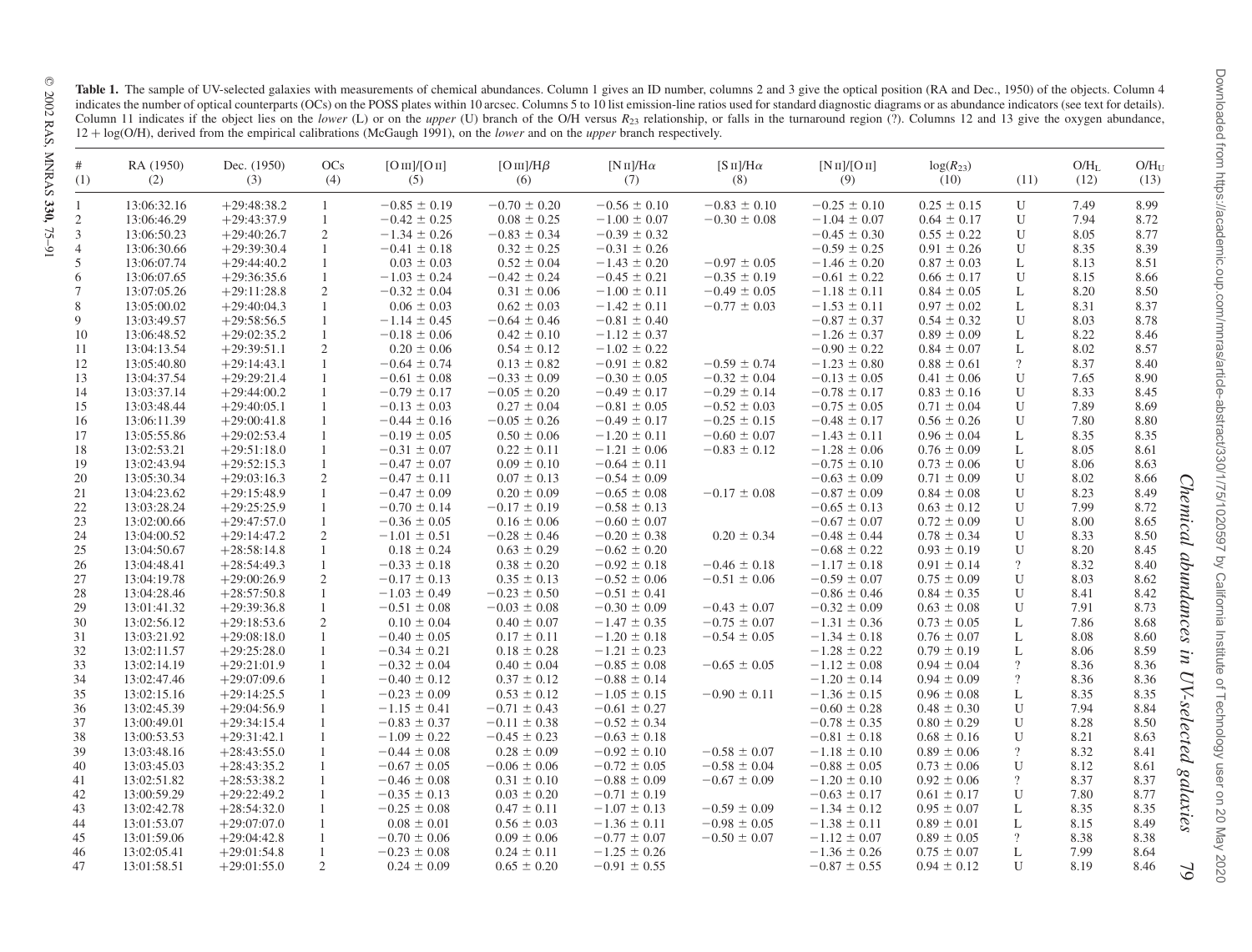| $\sum_{(13)}$                                                                                          |                                |                                      |               |                                             |                               |                                                                                         |               |                                      |                                                                        |               |            |                                                                                                                                                                                                                                                                                        |               |                           |                                |             |                                                 |               |                                     |                              |
|--------------------------------------------------------------------------------------------------------|--------------------------------|--------------------------------------|---------------|---------------------------------------------|-------------------------------|-----------------------------------------------------------------------------------------|---------------|--------------------------------------|------------------------------------------------------------------------|---------------|------------|----------------------------------------------------------------------------------------------------------------------------------------------------------------------------------------------------------------------------------------------------------------------------------------|---------------|---------------------------|--------------------------------|-------------|-------------------------------------------------|---------------|-------------------------------------|------------------------------|
| $O(H_1)$                                                                                               |                                |                                      |               |                                             |                               |                                                                                         |               |                                      |                                                                        |               |            |                                                                                                                                                                                                                                                                                        |               |                           |                                |             |                                                 |               |                                     |                              |
| $\left(11\right)$                                                                                      |                                |                                      |               |                                             |                               |                                                                                         |               |                                      |                                                                        |               |            |                                                                                                                                                                                                                                                                                        |               | addar                     |                                |             |                                                 |               |                                     |                              |
| $log(R_{23})$<br>(10)                                                                                  |                                |                                      | $\frac{9}{2}$ |                                             | 0110001110000<br>000000000000 |                                                                                         |               |                                      |                                                                        |               |            |                                                                                                                                                                                                                                                                                        |               |                           |                                | 0.34        | 0.05                                            | 0.14          | 0.16                                | 0.52                         |
| $\begin{array}{c} \begin{array}{c} \text{[N II] } \text{[O II]} \\ \text{[9]} \end{array} \end{array}$ | 0.13                           | 0.13                                 |               | $\begin{array}{c} 0.15 \\ 0.10 \end{array}$ | 0.08                          | Ξ                                                                                       |               |                                      |                                                                        |               |            |                                                                                                                                                                                                                                                                                        |               |                           |                                |             |                                                 |               |                                     |                              |
| $\begin{array}{c} \mathrm{[S\; II/Ha}\qquad \qquad \\ \mathrm{(8)} \qquad \qquad \end{array}$          |                                | $-0.60 \pm 0.11$<br>$-0.73 \pm 0.15$ |               |                                             |                               | $\begin{array}{c} +0.09 \\ +0.12 \\ +0.02 \end{array}$<br>$-0.54$<br>$-0.48$<br>$-1.02$ |               |                                      |                                                                        |               |            | 111350<br>111500<br>$-0.90 + 0.00 + 0.00 + 0.00 + 0.00 + 0.00 + 0.00 + 0.00 + 0.00 + 0.00 + 0.00 + 0.00 + 0.00 + 0.00 + 0.00 + 0.00 + 0.00 + 0.00 + 0.00 + 0.00 + 0.00 + 0.00 + 0.00 + 0.00 + 0.00 + 0.00 + 0.00 + 0.00 + 0.00 + 0.00 + 0.00 + 0.00 + 0.00 + 0.00 + 0.00 + 0.00 + 0.0$ |               |                           |                                | $+1$        | 0.06<br>0.06<br>$\qquad \qquad + \,$<br>$-0.71$ |               | $\frac{1}{2}$<br>$-0.64$<br>$-0.48$ | $\frac{0.12}{0.10}$<br>$\pm$ |
| $\begin{array}{c} \text{[N\textsc{ii}]{He}}\\ \text{(7)} \end{array}$                                  |                                |                                      |               |                                             |                               |                                                                                         |               |                                      |                                                                        |               |            |                                                                                                                                                                                                                                                                                        |               |                           |                                |             |                                                 |               |                                     |                              |
| $[O\,\text{m}] \text{H}\beta$ (6)                                                                      | $\pm 0.11$<br>$+1$             | $\pm$                                | $\ddot{+}$    | $+1$                                        |                               |                                                                                         |               |                                      |                                                                        |               |            |                                                                                                                                                                                                                                                                                        |               |                           |                                |             |                                                 |               | 0.22<br>0.19                        | 0.14                         |
| [O <sub>III</sub> ]/[O <sub>II</sub> ]<br><u>ර</u>                                                     | $0.28 \pm 0.06$<br>$0.64 \pm$  | $-10.91 \pm$                         | $0.66 \pm$    | $0.03 \pm$                                  | $0.19 \pm$                    | $1.03 \pm$                                                                              |               | $-0.61 \pm 0.14$<br>$-0.43 \pm 0.01$ | 20<br>$-1.19 \pm 0$<br>$-1.09 \pm 0$<br>$-1.07 \pm 0$<br>$-0.26 \pm 0$ | 20            |            |                                                                                                                                                                                                                                                                                        |               | $0.00 = 0.7$<br>-0.55 ± C | $\ddot{=}$<br>$-1.02 \pm 0.87$ |             | $-0.50 \pm 0$                                   | $-0.35 + 0$   | $-0.79 +$                           | $-0.98$                      |
| g<br>⊕                                                                                                 |                                |                                      |               |                                             |                               |                                                                                         |               |                                      |                                                                        |               |            |                                                                                                                                                                                                                                                                                        |               |                           |                                |             |                                                 |               |                                     |                              |
| Dec. (1950)<br>$\widetilde{c}$                                                                         | $-28:51:14.9$<br>$-28:53:43.2$ | $-28:42:17.$                         | $-28:43:05.$  | $-28:48:37$ .                               | $-28:57:30.3$                 | $-20.46.04.0$                                                                           | $-20:39:30.9$ | $-20:31:34.6$                        | $+20:22:49.6$<br>$+20:27:44.9$                                         |               |            | $+20:23:02.9$<br>$+20:25:49.3$                                                                                                                                                                                                                                                         | $-20:21:04.4$ | $-20:19:34.2$             | $-20:09:28.8$                  | $-20:14:37$ | $-20.14.47$ .                                   | $-20:13:05.2$ | $-20:02:00$                         | $-20:03:43.3$                |
| RA (1950)<br>$\odot$                                                                                   | 3:02:25.99<br>3:02:11.95       | 3:02:41.8                            | 3:02:33.29    | 3:01:49.26                                  | 3:01:07.18                    | 1:40:59.2                                                                               | 1:41:26.28    | 1:41:13.29                           | 1:43:04.16                                                             | 1:41:22.60    | 1:41:56.61 | 1:40:48.4                                                                                                                                                                                                                                                                              | 1:41:01.40    | 1:39:39.87                | 1:42:19.65                     | 1:40:20.70  | 1:40:03.6                                       | 1:40:18.4     | 1:42:27.22                          | 1:41:26.36                   |
|                                                                                                        |                                |                                      |               |                                             |                               |                                                                                         |               |                                      |                                                                        | $\frac{8}{3}$ | 59         | ଌ                                                                                                                                                                                                                                                                                      |               | $\mathcal{S}$             | ශ                              |             |                                                 |               |                                     |                              |

classes of narrow-line regions associated with AGNs than the classical semi-empirical boundaries defined by Veilleux & Osterbrock (1987).

Clearly, these model predictions have associated uncertainties. These include the assumed chemical abundances and the depletion factors, the slope of the IMF, the stellar evolutionary tracks and the model atmospheres. The dotted line in Fig. 2 (right panel) gives an indication of these uncertainties in the [S II] 6717+6731  $\AA$ /H $\alpha$ versus [O III]  $5007 \text{ Å/H}\beta$  diagram and represents an upper limit to the theoretical boundary between starbursts and AGNs, corresponding to the 'extended burst' model  $+0.1$  dex (see Kewley et al. 2001 for details).

Fig. 2 shows that nearly all the UV galaxies lie below and to the left of the theoretical starburst line. This is especially clear from the [N II] 6584 A/H $\alpha$  versus [O III] 5007 A/H $\beta$  diagram, where all the galaxies form a well-defined sequence of H II-region-like objects. The distinction is more ambiguous in the [S II]  $6717+6731$  Å/H $\alpha$  versus [O III] 5007 Å/H $\beta$  diagram. On this plot, a significant fraction of the galaxies are borderline AGN candidates, although they still lie within the error bars of the 'extended burst' star-formation model.

One galaxy  $(ID #24 in Tables 1 and 2) with a relatively high$ [S II] 6717+6731 Å/H $\alpha$  ratio lies on the right-hand side of the diagram, and could be considered a LINER-type object. However, this galaxy is one of two possible optical counterparts to the UV source. Moreover, the redshifted [S II] 6717+6731  $\AA$  lines at  $z = 0.28$  are highly contaminated by bright sky lines, giving a larger uncertainty in this diagnostic than for the bulk of the other sources.

It is instructive to compare the location of the UV-selected galaxies in these diagnostic diagrams with other published samples of nearby star-forming galaxies selected in optical and far-infrared bands. Emission-line ratios for H II galaxies have been published by Izotov & Thuan (1998) and Izotov, Thuan & Lipovetsky (1994, 1997), and for starburst nucleus galaxies (SBNGs) by Contini, Considère & Davout (1998) and Veilleux et al. (1995). Both form a well-defined sequence in our two diagnostic diagrams. H<sub>II</sub> galaxies are characterized by a high excitation level ([O III]  $5007 \text{ Å/H}\beta \ge 1.5$ ) and low [N II] 6584 Å/H $\alpha$  and [S II] 6717+6731 Å/H $\alpha$  emission-line ratios, whereas SBNGs have lower excitation levels ([O III]  $5007 \text{ Å/H}\beta \le 1$ ) and higher [N II] 6584 A H $\alpha$  and [S II]  $6717+6731$  Å/H $\alpha$  emission-line ratios.

These nearby star-forming galaxies are very well reproduced by the 'instantaneous' star-formation model in the [N II] 6584  $\AA$ /H $\alpha$ versus [O III] 5007  $\AA$ /H $\beta$  plot, but this is *not* the case for the [S II]  $6717+6731$  Å/H $\alpha$  versus [O III] 5007 Å/H $\beta$  diagram. The behaviour of SBNGs in this respect is particularly interesting. As the excitation level decreases, the [N II] 6584  $\AA$ /H $\alpha$  ratio increases whereas the [S II] 6717+6731  $\AA$ /H $\alpha$  ratio stays roughly constant. Note also that the star-formation models overpredict (by  $\sim$  0.3 dex) the [S II] 6717+6731 Å/H $\alpha$  line ratio for SBNGs with the lowest excitation levels.

[S II] 6717+6731  $\AA$ /H $\alpha$  ratios are not present in the UV-selected sample. In detail, however, the sequence defined in the  $[N<sub>II</sub>]$  $6584$  A/H $\alpha$  versus [O III]  $5007$  A/H $\beta$  diagram is somewhat different from the one traced by SBNGs. This is especially true for the low-excitation ([O III]  $5007 \text{ Å/H}\beta \le 1$ ) UV objects, for which [N II] 6584  $\AA$ /H $\alpha$  is  $\sim 0.1-0.2$  dex lower than for SBNGs. This could be due to chemical enrichment effects. Indeed it has been shown that SBNGs possess a slight overabundance of nitrogen compared with H II regions with comparable metallicity

# 80 T. Contini et al.

Table 1 - continued – continued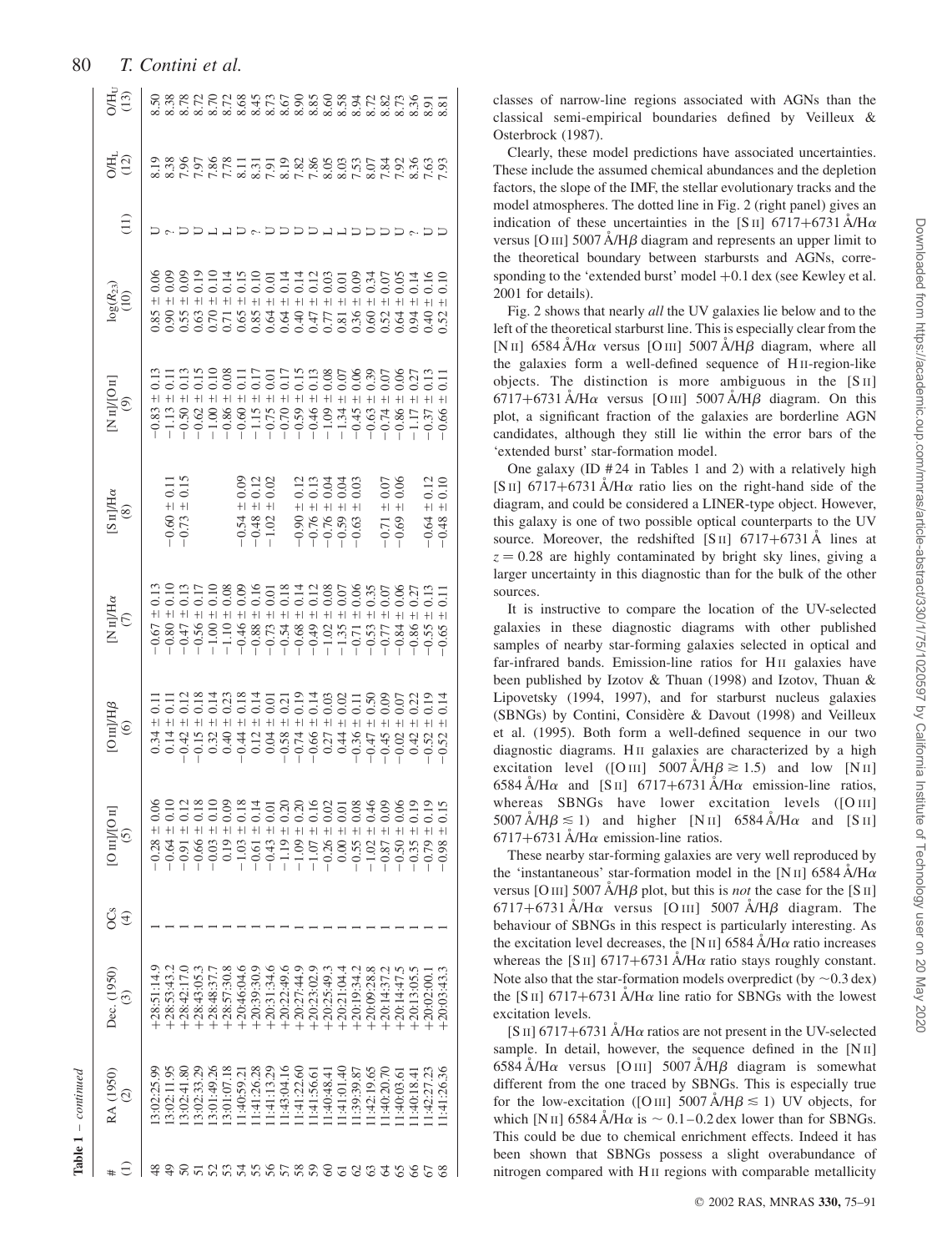Table 2. The sample of UV-selected galaxies with measurements of chemical abundances. Column 1 gives an ID number, columns 2 and 3 give the optical position (RA and Dec., 1950) of the objects. Column 4 indicates the number of optical counterparts (OCs) on the POSS plates within 10 arcsec. Column 5 gives the redshift. Column 6 gives the extinction coefficient  $A_v$ . Columns 7 and 8 give the O/H and N/O abundances ratios with their uncertainties.

| #<br>(1)     | RA (1950)<br>(2)           | Dec. (1950)<br>(3)             | <b>OCs</b><br>(4)            | $\ensuremath{\mathnormal{Z}}$<br>(5) | $A_V$<br>(6)                       | $12 + \log(O/H)$<br>(7)            | log(N/O)<br>(8)                      |
|--------------|----------------------------|--------------------------------|------------------------------|--------------------------------------|------------------------------------|------------------------------------|--------------------------------------|
| $\mathbf{1}$ | 13:06:32.16                | $+29:48:38.2$                  | 1                            | 0.023                                | $0.57 \pm 0.06$                    | $8.99 \pm 0.37$                    | $-1.04 \pm 0.14$                     |
| 2            | 13:06:46.29                | $+29:43:37.9$                  | 1                            | 0.113                                | $0.85 \pm 0.07$                    | $8.72 \pm 0.27$                    | $-1.58 \pm 0.21$                     |
| 3            | 13:06:50.23                | $+29:40:26.7$                  | 2                            | 0.243                                | $0.98 \pm 0.27$                    | $8.77 \pm 0.30$                    | $-1.05 \pm 0.25$                     |
| 4            | 13:06:30.66                | $+29:39:30.4$                  | 1                            | 0.228                                | $0.52 \pm 0.15$                    | $8.39 \pm 0.48$                    | $-0.93 \pm 0.35$                     |
| 5            | 13:06:07.74                | $+29:44:40.2$                  | 1                            | 0.024                                | $0.57 \pm 0.03$                    | $8.13 \pm 0.07$                    | $-1.83 \pm 0.04$                     |
| 6            | 13:06:07.65                | $+29:36:35.6$                  | 1                            | 0.123                                | $1.85 \pm 0.19$                    | $8.66 \pm 0.26$                    | $-1.13 \pm 0.21$                     |
| 7<br>8       | 13:07:05.26<br>13:05:00.02 | $+29:11:28.8$<br>$+29:40:04.3$ | 2<br>1                       | 0.063<br>0.018                       | $0.61 \pm 0.04$<br>$0.78 \pm 0.03$ | $8.20 \pm 0.13$<br>$8.31 \pm 0.06$ | $-1.57 \pm 0.06$<br>$-1.84 \pm 0.03$ |
| 9            | 13:03:49.57                | $+29:58:56.5$                  | 1                            | 0.335                                | $2.27 \pm 0.37$                    | $8.78 \pm 0.47$                    | $-1.48 \pm 0.37$                     |
| 10           | 13:06:48.52                | $+29:02:35.2$                  | 1                            | 0.021                                | $0.13 \pm 0.03$                    | $8.22 \pm 0.25$                    | $-1.62 \pm 0.20$                     |
| 11           | 13:04:13.54                | $+29:39:51.1$                  | 2                            | 0.090                                | $0.33 \pm 0.04$                    | $8.02 \pm 0.17$                    | $-1.29 \pm 0.16$                     |
| 12           | 13:05:40.80                | $+29:14:43.1$                  | 1                            | 0.080                                | $2.44 \pm 0.77$                    | $8.38 \pm 1.02$                    | $-1.60 \pm 0.40$                     |
| 13           | 13:04:37.54                | $+29:29:21.4$                  | 1                            | 0.167                                | $0.35 \pm 0.03$                    | $8.90 \pm 0.17$                    | $-0.83 \pm 0.07$                     |
| 14           | 13:03:37.14                | $+29:44:00.2$                  | 1                            | 0.051                                | $0.81 \pm 0.12$                    | $8.45 \pm 0.26$                    | $-1.18 \pm 0.20$                     |
| 15           | 13:03:48.44                | $+29:40:05.1$                  | 1                            | 0.182                                | $0.15 \pm 0.01$                    | $8.69 \pm 0.11$                    | $-1.23 \pm 0.04$                     |
| 16<br>17     | 13:06:11.39                | $+29:00:41.8$<br>$+29:02:53.4$ | 1<br>1                       | 0.056<br>0.039                       | $0.00 \pm 0.13$<br>$1.20 \pm 0.06$ | $8.80 \pm 0.39$<br>$8.35 \pm 0.13$ | $-1.08 \pm 0.32$<br>$-1.74 \pm 0.05$ |
| 18           | 13:05:55.86<br>13:02:53.21 | $+29:51:18.0$                  | 1                            | 0.024                                | $0.39 \pm 0.06$                    | $8.05 \pm 0.21$                    | $-1.73 \pm 0.11$                     |
| 19           | 13:02:43.94                | $+29:52:15.3$                  | 1                            | 0.185                                | $0.61 \pm 0.07$                    | $8.63 \pm 0.20$                    | $-1.22 \pm 0.08$                     |
| 20           | 13:05:30.34                | $+29:03:16.3$                  | 2                            | 0.248                                | $1.79 \pm 0.10$                    | $8.66 \pm 0.26$                    | $-1.12 \pm 0.10$                     |
| 21           | 13:04:23.62                | $+29:15:48.9$                  | 1                            | 0.062                                | $1.18 \pm 0.09$                    | $8.49 \pm 0.25$                    | $-1.26 \pm 0.09$                     |
| 22           | 13:03:28.24                | $+29:25:25.9$                  | 1                            | 0.242                                | $0.61 \pm 0.12$                    | $8.72 \pm 0.35$                    | $-1.20 \pm 0.14$                     |
| 23           | 13:02:00.66                | $+29:47:57.0$                  | 1                            | 0.223                                | $0.57 \pm 0.04$                    | $8.65 \pm 0.31$                    | $-1.15 \pm 0.12$                     |
| 24           | 13:04:00.52                | $+29:14:47.2$                  | $\mathfrak{2}$               | 0.285                                | $1.77 \pm 0.41$                    | $8.50 \pm 0.54$                    | $-0.91 \pm 0.23$                     |
| 25           | 13:04:50.67<br>13:04:48.41 | $+28:58:14.8$<br>$+28:54:49.3$ | 1<br>1                       | 0.247<br>0.040                       | $0.00 \pm 0.21$<br>$0.87 \pm 0.19$ | $8.45 \pm 0.38$<br>$8.36 \pm 0.25$ | $-1.01 \pm 0.29$<br>$-1.51 \pm 0.19$ |
| 26<br>27     | 13:04:19.78                | $+29:00:26.9$                  | $\mathfrak{2}$               | 0.113                                | $1.09 \pm 0.04$                    | $8.62 \pm 0.31$                    | $-1.05 \pm 0.12$                     |
| 28           | 13:04:28.46                | $+28:57:50.8$                  | $\mathbf{1}$                 | 0.388                                | $2.07 \pm 0.49$                    | $8.42 \pm 0.56$                    | $-1.25 \pm 0.23$                     |
| 29           | 13:01:41.32                | $+29:39:36.8$                  | 1                            | 0.167                                | $0.96 \pm 0.07$                    | $8.73 \pm 0.25$                    | $-0.86 \pm 0.10$                     |
| 30           | 13:02:56.12                | $+29:18:53.6$                  | $\mathfrak{2}$               | 0.018                                | $0.33 \pm 0.03$                    | $7.86 \pm 0.11$                    | $-1.78 \pm 0.08$                     |
| 31           | 13:03:21.92                | $+29:08:18.0$                  | 1                            | 0.026                                | $0.00 \pm 0.04$                    | $8.08 \pm 0.17$                    | $-1.79 \pm 0.09$                     |
| 32           | 13:02:11.57                | $+29:25:28.0$                  | $\mathbf{1}$                 | 0.090                                | $0.63 \pm 0.16$                    | $8.06 \pm 0.23$                    | $-1.71 \pm 0.25$                     |
| 33           | 13:02:14.19                | $+29:21:01.9$                  | 1                            | 0.180                                | $1.13 \pm 0.04$                    | $8.36 \pm 0.12$                    | $-1.44 \pm 0.04$                     |
| 34<br>35     | 13:02:47.46<br>13:02:15.16 | $+29:07:09.6$<br>$+29:14:25.5$ | 1<br>$\mathbf{1}$            | 0.178<br>0.025                       | $1.48 \pm 0.12$<br>$1.07 \pm 0.10$ | $8.36 \pm 0.30$<br>$8.35 \pm 0.26$ | $-1.52 \pm 0.11$<br>$-1.67 \pm 0.10$ |
| 36           | 13:02:45.39                | $+29:04:56.9$                  | $\mathbf{1}$                 | 0.186                                | $1.48 \pm 0.25$                    | $8.84 \pm 0.42$                    | $-1.25 \pm 0.33$                     |
| 37           | 13:00:49.01                | $+29:34:15.4$                  | $\mathbf{1}$                 | 0.083                                | $1.74 \pm 0.36$                    | $8.50 \pm 0.49$                    | $-1.20 \pm 0.38$                     |
| 38           | 13:00:53.53                | $+29:31:42.1$                  | $\mathbf{1}$                 | 0.082                                | $1.40 \pm 0.21$                    | $8.63 \pm 0.24$                    | $-1.32 \pm 0.20$                     |
| 39           | 13:03:48.16                | $+28:43:55.0$                  | 1                            | 0.068                                | $0.98 \pm 0.07$                    | $8.36 \pm 0.20$                    | $-1.54 \pm 0.08$                     |
| 40           | 13:03:45.03                | $+28:43:35.2$                  | $\mathbf{1}$                 | 0.068                                | $1.22 \pm 0.04$                    | $8.61 \pm 0.19$                    | $-1.35 \pm 0.07$                     |
| 41           | 13:02:51.82                | $+28:53:38.2$                  | $\mathbf{1}$                 | 0.022                                | $1.22 \pm 0.09$                    | $8.37 \pm 0.22$                    | $-1.53 \pm 0.08$                     |
| 42           | 13:00:59.29                | $+29:22:49.2$                  | $\mathbf{1}$                 | 0.083                                | $0.50 \pm 0.13$                    | $8.77 \pm 0.25$                    | $-1.19 \pm 0.20$                     |
| 43<br>44     | 13:02:42.78<br>13:01:53.07 | $+28:54:32.0$<br>$+29:07:07.0$ | $\mathbf{1}$<br>1            | 0.018<br>0.025                       | $1.22 \pm 0.09$<br>$0.39 \pm 0.01$ | $8.35 \pm 0.23$<br>$8.15 \pm 0.04$ | $-1.65 \pm 0.09$<br>$-1.74 \pm 0.02$ |
| 45           | 13:01:59.06                | $+29:04:42.8$                  | 1                            | 0.027                                | $1.26 \pm 0.06$                    | $8.38 \pm 0.15$                    | $-1.47 \pm 0.06$                     |
| 46           | 13:02:05.41                | $+29:01:54.8$                  | $\mathbf{1}$                 | 0.027                                | $0.00 \pm 0.07$                    | $7.99 \pm 0.16$                    | $-1.82 \pm 0.11$                     |
| 47           | 13:01:58.51                | $+29:01:55.0$                  | 2                            | 0.018                                | $0.22 \pm 0.06$                    | $8.46 \pm 0.25$                    | $-1.19 \pm 0.34$                     |
| 48           | 13:02:25.99                | $+28:51:14.9$                  | 1                            | 0.253                                | $0.39 \pm 0.06$                    | $8.50 \pm 0.24$                    | $-1.22 \pm 0.09$                     |
| 49           | 13:02:11.95                | $+28:53:43.2$                  | 1                            | 0.022                                | $1.44 \pm 0.12$                    | $8.38 \pm 0.28$                    | $-1.48 \pm 0.11$                     |
| 50           | 13:02:41.80                | $+28:42:17.0$                  |                              | 0.219                                | $1.87 \pm 0.13$                    | $8.78 \pm 0.25$                    | $-1.10 \pm 0.10$                     |
| 51           | 13:02:33.29                | $+28:43:05.3$                  | 1                            | 0.070                                | $1.07 \pm 0.15$                    | $8.72 \pm 0.28$                    | $-1.16 \pm 0.22$                     |
| 52<br>53     | 13:01:49.26<br>13:01:07.18 | $+28:48:37.7$<br>$+28:57:30.8$ | $\mathbf{1}$<br>$\mathbf{1}$ | 0.027<br>0.022                       | $0.00 \pm 0.10$<br>$0.26 \pm 0.07$ | $7.86 \pm 0.21$<br>$7.78 \pm 0.25$ | $-1.49 \pm 0.13$<br>$-1.34 \pm 0.17$ |
| 54           | 11:40:59.21                | $+20:46:04.6$                  | 1                            | 0.169                                | $1.87 \pm 0.10$                    | $8.68 \pm 0.23$                    | $-1.13 \pm 0.19$                     |
| 55           | 11:41:26.28                | $+20:39:30.9$                  | 1                            | 0.040                                | $1.50 \pm 0.13$                    | $8.38 \pm 0.34$                    | $-1.54 \pm 0.14$                     |
| 56           | 11:41:13.29                | $+20:31:34.6$                  | 1                            | 0.021                                | $1.55 \pm 0.01$                    | $8.73 \pm 0.04$                    | $-1.29 \pm 0.01$                     |
| 57           | 11:43:04.16                | $+20:22:49.6$                  | $\mathbf{1}$                 | 0.383                                | $1.81 \pm 0.13$                    | $8.67 \pm 0.22$                    | $-1.23 \pm 0.18$                     |
| 58           | 11:41:22.60                | $+20:27:44.9$                  | $\mathbf{1}$                 | 0.022                                | $1.90 \pm 0.15$                    | $8.90 \pm 0.38$                    | $-1.29 \pm 0.14$                     |
| 59           | 11:41:56.61                | $+20:23:02.9$                  | $\mathbf{1}$                 | 0.024                                | $2.81 \pm 0.12$                    | $8.85 \pm 0.34$                    | $-1.11 \pm 0.14$                     |
| 60           | 11:40:48.41                | $+20:25:49.3$<br>$+20:21:04.4$ | $\mathbf{1}$<br>1            | 0.071                                | $0.31 \pm 0.01$                    | $8.05 \pm 0.06$<br>$8.03 \pm 0.04$ | $-1.53 \pm 0.03$                     |
| 61<br>62     | 11:41:01.40<br>11:39:39.87 | $+20:19:34.2$                  | $\mathbf{1}$                 | 0.068<br>0.020                       | $0.44 \pm 0.01$<br>$0.02 \pm 0.00$ | $8.94 \pm 0.25$                    | $-1.75 \pm 0.02$<br>$-1.17 \pm 0.10$ |
| 63           | 11:42:19.65                | $+20:09:28.8$                  | $\mathbf{1}$                 | 0.082                                | $2.14 \pm 0.44$                    | $8.72 \pm 0.50$                    | $-1.19 \pm 0.20$                     |
| 64           | 11:40:20.70                | $+20:14:37.2$                  | 1                            | 0.024                                | $0.78 \pm 0.06$                    | $8.82 \pm 0.19$                    | $-1.36 \pm 0.08$                     |
| 65           | 11:40:03.61                | $+20:14:47.5$                  | 1                            | 0.024                                | $1.13 \pm 0.06$                    | $8.73 \pm 0.16$                    | $-1.40 \pm 0.06$                     |
| 66           | 11:40:18.41                | $+20:13:05.5$                  | 1                            | 0.132                                | $0.96 \pm 0.18$                    | $8.36 \pm 0.26$                    | $-1.50 \pm 0.19$                     |
| 67           | 11:42:27.23                | $+20:02:00.1$                  | 1                            | 0.069                                | $1.31 \pm 0.12$                    | $8.91 \pm 0.21$                    | $-1.08 \pm 0.16$                     |
| 68           | 11:41:26.36                | $+20:03:43.3$                  | 1                            | 0.016                                | $2.09 \pm 0.12$                    | $8.81 \pm 0.30$                    | $-1.28 \pm 0.12$                     |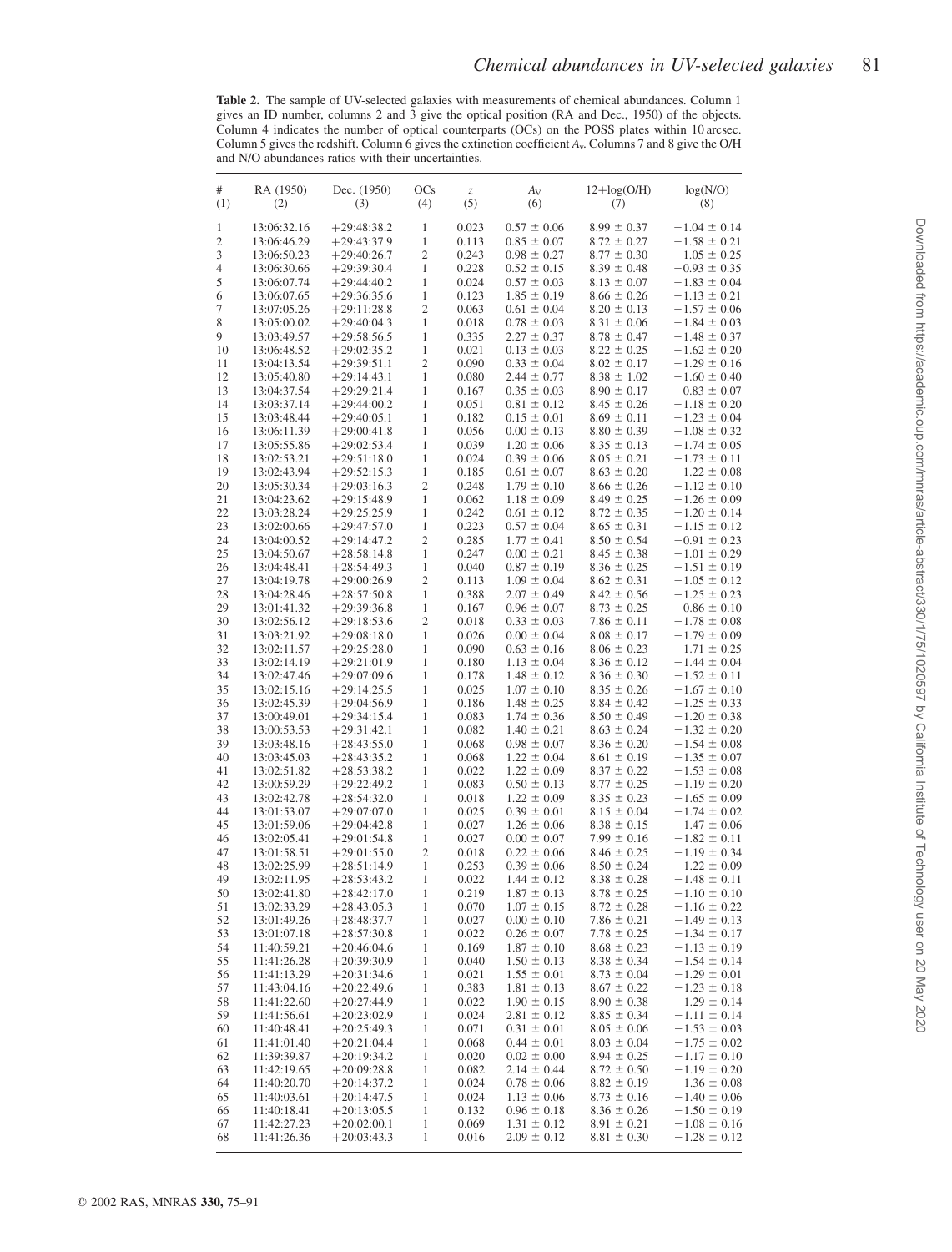(Coziol et al. 1999; Considère et al. 2000). This point will be further discussed in Section 5.1.

The main conclusion, however, is that the emission-line spectra of all the UV galaxies in our sample, with but one dubious case, are powered by hot and young stars rather than by AGNs. We are thus able to derive the chemical properties of the ionized gas in these galaxies using the standard recipes applied for star-forming galaxies.

#### 3.3 Search for Wolf–Rayet stars

One of the most puzzling features of the S2000 sample was the presence of a population of galaxies with UV–optical colours too blue  $(UV-B \le -2)$  for consistency with standard populationsynthesis models of starburst galaxies. This UV excess was observed in 17 per cent of the S2000 galaxies with a single optical counterpart. One possible explanation of this effect was posited by Brown et al. (2000), who argued that UV emission lines from hot Wolf–Rayet stars could result in the UV excess observed. The present sample contains 23 such sources of which 8 have double optical counterparts and therefore may represent possible misidentifications of the underlying UV detection (see Section 2). As described earlier (Section 3.1), the revised B-band optical photometry does not change the blue tail of the  $UV-B$  colour distribution. This confirms that the observed UV excess is not simply due to large uncertainties in the photometry.

As well as investigating Brown et al.'s hypothesis, there is a further motivation in examining our spectra for WR features. WR stars, which are the direct descendants of the most massive O stars, are predicted in large numbers in young star-forming regions by population-synthesis models (e.g. Meynet 1995; Schaerer & Vacca 1998; Leitherer et al. 1999). They have been extensively used to quantify starburst parameters (age, duration and IMF) and to provide constraints on both population-synthesis and massive-star evolution models (e.g. Vacca & Conti 1992; Contini, Davoust & Considère 1995; Schaerer, Contini & Kunth 1999a; Guseva, Izotov & Thuan 2000; Schaerer et al. 2000). Optical integrated spectra of the so-called 'WR galaxies' show direct signatures from WR stars, most commonly a broad He II 4686 Å feature originating in the stellar winds of these stars. Many objects were recently found to harbour additional features from WR stars in their spectra. For example, the broad N III 4640 Å, C IV 5808-12 Å and C III 5696 Å emission lines, among the strongest optical lines in WN and WC stars, are more and more often detected.

Although weaker and thus requiring higher S/N spectra, lines originating from WC stars (i.e. CIV 5808-12  $\AA$  and CIII 5696  $\AA$ ), representing more evolved phases than WN stars, provide complementary information on the massive-star content in galaxies (e.g. Schaerer et al. 1999a; Guseva et al. 2000; Schaerer et al. 2000). Since the initial compilation of Conti (1991) listing 37 objects, the number of known WR galaxies reaches  $\sim$ 140 in the last catalogue of Schaerer, Contini & Pindao (1999b). Six new WR galaxies have recently been reported by Popescu & Hopp (2000).

We find that only one galaxy at  $z = 0.0205$  (ID #56 in Tables 1) and 2) clearly shows  $(3\sigma)$  broad He II 4686 A and N III 4640 A emission lines (Fig. 3). There are four other WR galaxy 'candidates' with marginal detections ( $\sim 1\sigma$ ). However, none of these five objects shows a UV excess. Their (UV–B) colours lie between  $-1.2$ and 0.25, redder than the sample mean value of  $-1.6$  (see Fig. 1b). Moreover, no WR spectral features could be identified in the spectrum of galaxies with  $UV-B \le -2$ . We conclude that the presence of hot WR stars is not the best explanation to account for the UVexcess in these galaxies, as suggested by Brown et al. (2000).



Figure 3. Restframe optical spectrum of a UV-selected galaxy at  $z =$ 0.0205 (ID # 56 in Tables 1 and 2). Broad He II 4686- $\AA$  and N III 4640- $\AA$ emission lines typical of WR stars are detected at the  $3\sigma$  level in the blue part of the spectrum.

Conceivably, some fraction of the UV light of these galaxies could arise from a non-thermal source (i.e. a low-luminosity AGN) or, alternatively, the UV emission may somehow be independent of the optical radiation. High-resolution images capable of resolving the distribution of intense UV radiation will help to address such possibilities, and/or to identify the shortcomings of current stellar population-synthesis models.

Using emission-line luminosities, we can roughly estimate the massive stellar population in the WR galaxy presented in Fig. 3. As the strength of the N<sub>III</sub> 4640 Å emission line  $(EW = 1.2 \text{ Å})$  is comparable with that of the He II 4686 Å line  $(EW = 0.8 \text{ Å})$ , most likely the dominant subtype of WN stars is late-type WN (WNL). Not much can be said about WC-type stars, which are more frequently seen in WR galaxies (see Schaerer et al. 1999a; Guseva et al. 2000). The strongest line, C<sub>IV</sub> 5808-12 Å, produced by this subtype is not seen in the spectrum, but this may be due to the presence of a strong sky line in the same wavelength range.

The number of WNL stars can be estimated from the observed He II 4686 Å line luminosity and adopting the average observed luminosity of WNL stars in the He II 4686 Å line  $(1.6 \times 10^{36} \text{ erg s}^{-1})$ ; Schaerer & Vacca 1998). The dereddened flux of the He II 4686  $\AA$ line is  $5.6 \times 10^{-15}$  erg s<sup>-1</sup> cm<sup>-2</sup>, corresponding, at  $z = 0.0205$ , to a luminosity of  $L_{\text{HeII}} \sim 2.6 \times 10^{39} \text{ erg s}^{-1}$ . Roughly, we find a value of about 1600 WNL stars. The number of O stars can be derived from the dereddened  $H\beta$  emission-line luminosity, which is equal to  $\sim$ 1.2  $\times$  10<sup>41</sup> erg s<sup>-1</sup>. We follow the procedure outlined in Schaerer et al. (1999a), which takes into account the ionizing photon contribution from WR stars. The resulting number of O stars is between 5000 and 20 000, depending on the IMF parameters. This gives a WR/O star number ratio in the range of 0:06–0:25, similar to what is found in typical WR galaxies (e.g. Schaerer et al. 1999a). This ratio is systematically higher than the predictions for constant star formation at the appropriate metallicity ( $Z \sim 0.8 Z_{\odot}$ ; Maeder & Meynet 1994), but within the range of instantaneous-burst models with different IMF slopes (Schaerer & Vacca 1998).

#### 4 CHEMICAL ABUNDANCES

#### 4.1 Oxygen abundance

Emission lines are the primary source of information regarding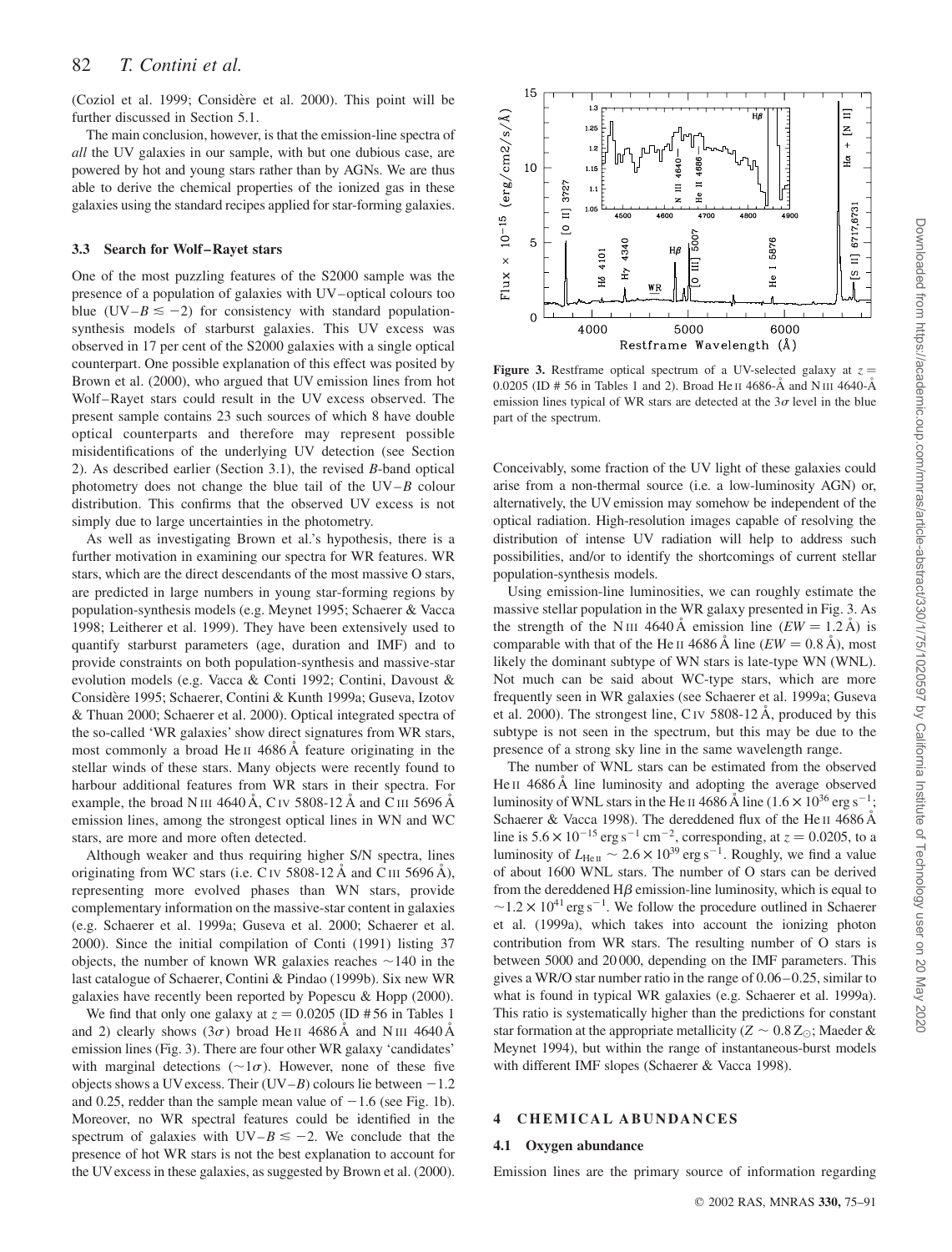chemical abundances within H II regions. Because nebular cooling occurs principally through the escape of photons generated in spontaneous de-excitation of metallic ions (e.g. oxygen, nitrogen and sulphur), the strength of the emission lines of these different species is an indicator of the electronic temperature. For oxygen, the cooling in the nebulae occurs primarily either via fine-structure lines in the far-infrared  $(52 \text{ and } 88 \mu \text{m})$  when the electron temperature is low or via forbidden lines in the optical  $([O \, II]$  $3727 \text{ Å}$ , [O III] 4959 Å and [O III] 5007 Å) when the electron temperature is high. Since the temperature is high when there is insufficient metal line cooling, strong optical lines imply low metallicity.

The 'direct' method for determining chemical compositions requires the electron temperature and the density of the emitting gas (e.g. Osterbrock 1989). Unfortunately, a direct heavy-element abundance determination, based on measurements of the electron temperature and density, cannot be obtained for our sample. The [O III] 4363-Å auroral line, which is the most commonly applied temperature indicator in extragalactic H II regions, is typically very weak and rapidly decreases in strength with increasing abundance; it is expected to be of order  $10^2 - 10^3$  times fainter than the [O III] 5007-Å line.

Given the absence of reliable  $[OIII]$  4363 Å detections in our faint spectra, alternative methods for deriving nebular abundances that rely on observations of the bright lines alone must be employed. Empirical methods to derive the oxygen abundance exploit the relationship between O/H and the intensity of the strong lines via the parameter  $R_{23} = ($ [O ii] 3727 Å + [O iii] 4959,  $5007 \text{ Å}$ )/H $\beta$  (see Fig. 4).

Many authors have developed techniques for converting  $R_{23}$  into oxygen abundance, both for metal-poor (Pagel, Edmunds & Smith 1980; Skillman 1989; Pilyugin 2000) and metal-rich (Pagel et al. 1979; Edmunds & Pagel 1984; McCall et al. 1985; Dopita & Evans 1986; Pilyugin 2001) regimes. In the most metal-rich H II regions,  $R_{23}$  is minimal because metals permit efficient cooling, reducing the electronic temperature and the level of collisional excitation. On the *upper*, metal-rich branch of the relationship,  $R_{23}$  increases as metallicity decreases via reduced cooling, elevated electronic temperatures, and a higher degree of collisional excitation. However, the relation between  $R_{23}$  and O/H becomes degenerate below  $12 + \log(O/H) \sim 8.4$   $(Z \sim 0.3 Z_{\odot})$ . As metallicity decreases below  $12 + \log(O/H) \sim 8.2$ ,  $R_{23}$  decreases once again. On this lower, metal-poor branch, although the reduced metal abundance further inhibits cooling and raises the electron temperature, the intensity of the [O II] 3727- $\AA$  and [O III] 4959, 5007-A<sup> $\;$ </sup> lines drops because of the greatly reduced oxygen abundance in the ionized gas. In this regime, the ionization parameter also becomes important (McGaugh 1991).

The different ionization parameters may lead to two very different oxygen abundances for a single value of  $R_{23}$  as illustrated in Fig. 4. We represent the approximate ionization parameter in terms of the easily observable line ratio  $O_{32} \equiv [O \text{ III}]$  4959,  $5007 \text{ Å/[O II]}$  3727 Å. The solid lines show the oxygen abundance as a function of  $R_{23}$  for  $log(O_{32}) = -1$ ,  $-0.5$ , 0 and 0.5 corresponding, very roughly, to ionization parameters between  $\sim$  1 and  $10^{-2}$ . Fig. 4 is thus useful for finding the oxygen abundance of nebulae when the electron temperature cannot be measured directly. The typical uncertainty is  $\pm 0.15$  dex, although it is larger  $(\pm 0.25 \text{ dex})$  in the turnaround region near  $12 + \log(O/H) \sim 8.4$ . This dispersion represents the uncertainties in the calibration, which is based on photoionization models and observed HII regions. However, the most significant uncertainty involves



Figure 4. Calibration of oxygen abundance  $12 + \log(O/H)$  as a function of the strong-line ratio  $R_{23} \equiv ($ [O II] 3727 A<sup>+</sup> [O III] 4959, 5007 A  $/H\beta$ . The solid lines show the effect of varying the ionization parameter expressed in terms of the observable line ratio  $O_{32} \equiv$  [O iii] 4959, 5007 Å/[O ii] 3727 Å (McGaugh 1991). The relationship is degenerate and therefore requires some a priori knowledge of a galaxy's metallicity to determine its position either on the *upper*  $(12 + \log(O/H) > 8.45)$  or on the *lower*  $(12 +$  $log(O/H)$  < 8.25) branch of the curve (see text). The UV-selected galaxies are plotted with the following symbols: squares, the galaxy lies on the lower branch; triangles, the galaxy lies on the upper branch; stars, the galaxy falls in the turnaround region where the [N<sub>II</sub>] 6584- $\AA$ /H $\alpha$  and [N<sub>II</sub>]  $6584 - \text{A/[O II]}$  3727 A diagnostics are inconclusive (see Fig. 6). Filled symbols are UV-selected galaxies with two optical counterparts.

deciding whether an object lies on the upper, metal-rich branch, or on the lower, metal-poor branch of the curve.

Several methods have been proposed to break this degeneracy. The abundance indicator [N II]  $6584 \text{ Å}$  [O III]  $5007 \text{ Å}$ , was first proposed by Alloin et al. (1979). [N II] 6584  $\rm \AA / [O\,III]$  5007  $\rm \AA$  is usually lower than  $\sim 10^{-2}$  for galaxies on the upper metal-rich branch. This is because objects that are considerably enriched in oxygen are generally more nitrogen-rich as well, while the most metal-poor galaxies on the lower branch of the  $R_{23}$  relation have very weak  $[NII]$  6584 Å lines. While this parameter varies monotonically with abundance (e.g. Edmunds & Pagel 1984), it is very sensitive to the ionization parameter and is thus of limited use in the low-abundance regime, where such effects are important (see Fig. 4). Moreover, this ratio depends on the nucleosynthetic origin of nitrogen and on the details of the galaxy star-formation history. Metallicities could thus be overestimated if nitrogen was enriched in the nuclear region of starburst galaxies (e.g. Coziol et al. 1999; Considère et al. 2000).

The [N II] 6584  $\AA$ /[O II] 3727  $\AA$  line ratio has also been used (e.g. McGaugh 1994; van Zee et al. 1998). This line ratio varies monotically with abundance, forms a narrow sequence over a large range of metallicity (McCall et al. 1985), and is much less sensitive to the ionization parameter. The division between upper and lower branches occurs around [N II] 6584 A/[O II] 3727 A  $\sim$  0.1. In general, H<sub>II</sub> regions with [N<sub>II</sub>] 6584  $\rm \AA$ /[O<sub>II</sub>] 3727  $\rm \AA$  < 0.1 are believed to have low oxygen abundances, while those with [N II] 6584 Å/[O II] 3727 Å  $> 0.1$  are on the high-metallicity branch. The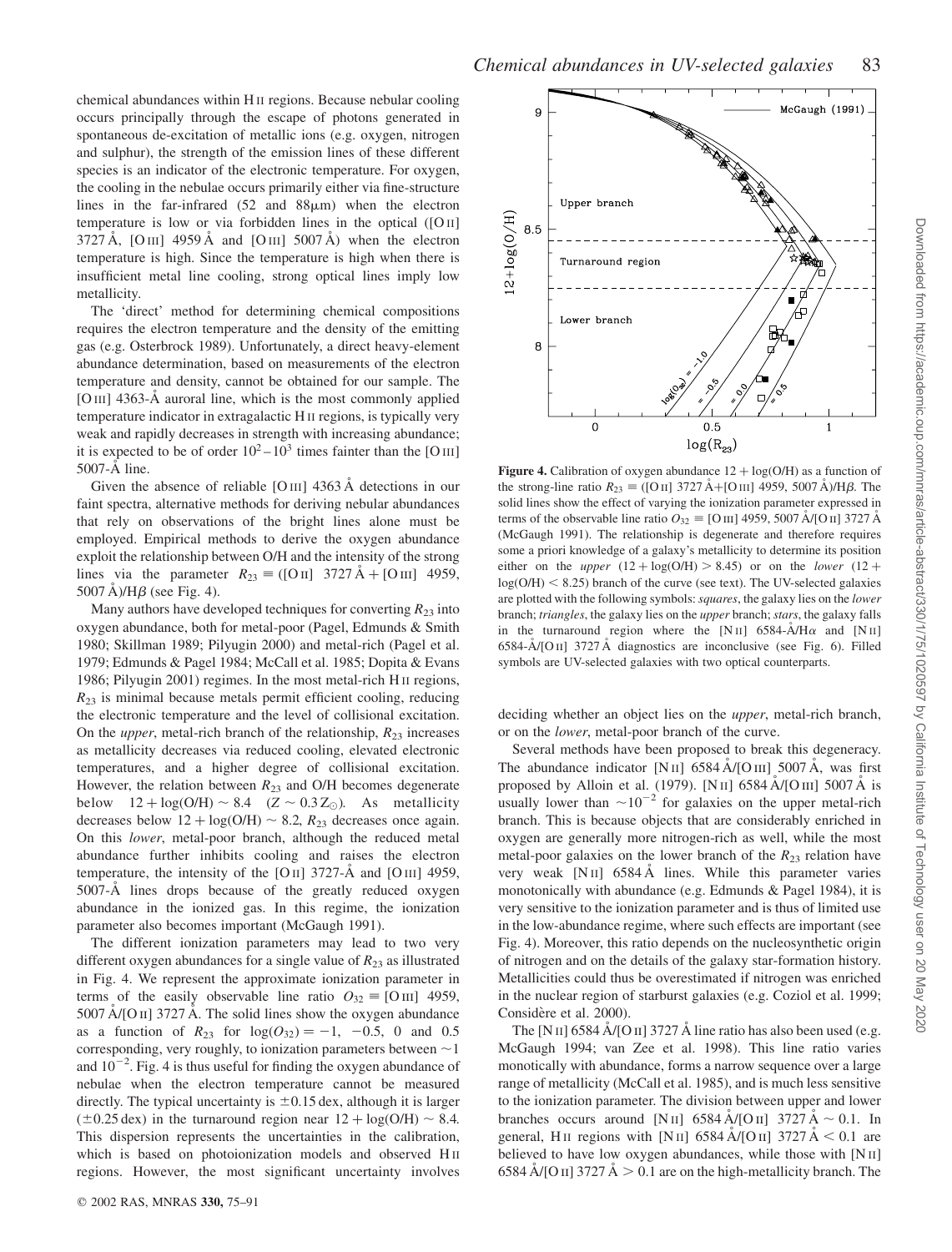[N II] 6584- $\rm \AA$ /[O II] 3727  $\rm \AA$  diagnostic is however inconclusive in the turnaround region, that is for  $-1.05 < log([N\text{H}])$  $6584 \text{ Å} / [\text{O}\text{H}]3727 \text{ Å}$   $\leq -0.8$ . Moreover, this line ratio suffers from the same uncertainties as  $[NII]$  6584 A/[OIII] 5007 A regarding the nucleosynthetic origin of nitrogen and is much more sensitive to extinction corrections.

A third ratio, [N II] 6584  $\AA$ /H $\alpha$ , has also been proposed (van Zee et al. 1998). Like the previous two diagnostics, [N II] 6584  $\AA$ /H $\alpha$ increases with increasing oxygen abundance. It is also much less sensitive to the ionization parameter than  $[N II]$  6584 A/[O III]  $5007 \text{ Å}$ . The division between upper and lower branches occurs around [N II] 6584 Å/H $\alpha \sim 0.1$ . In general, H II regions with [N II]  $6584 \text{ Å/Hz} < 0.1$  are believed to have low oxygen abundances, while those with [N II] 6584  $\AA$ /H $\alpha$  > 0.1 are on the highmetallicity branch. But, as noted by van Zee et al. (1998), the [N II] 6584- $\AA$ /H $\alpha$  ratio is only valid as a metallicity estimator for  $12 + \log(O/H) < 9.1$  and in the absence of additional excitation sources (low-intensity AGNs or shocks) that could increase it. Furthermore, with typical errors of 0.2 dex or more, it is not a particularly accurate abundance estimator. However, it provides an additional diagnostic to reduce the ambiguity in the O/H versus  $R_{23}$ relation.

Finally, Kobulnicky, Kennicutt & Pizagno (1999) proposed to use the galaxy luminosity to break the degeneracy. Because galaxies of all morphological types in the local universe follow a luminosity–metallicity relation (e.g. Skillman, Kennicutt & Hodge 1989; Zaritsky, Kennicutt & Huchra 1994; Coziol et al. 1998), objects more luminous than  $M_B \simeq -18$  have metallicities larger than  $12 + \log(O/H) \approx 8.3$ , placing them on the upper branch of the curve. However, it has not yet been established whether starforming galaxies and objects at earlier epochs follow the same relationship as local galaxies (see Section 5.2).

Figs 5a, b and c show for our UV-selected sample the three line ratios discussed above as a function of the oxygen excitation ratio [O III] 5007  $\text{\AA}$ [O II] 3727  $\text{\AA}$ , which can be used as a good indicator of the ionization parameter (e.g. McGaugh 1991). Clearly [N II]  $6584$  Å/[O III] 5007 Å is very sensitive to the ionization parameter, and thus cannot be used as a reliable abundance indicator (Fig. 5a). On the other hand, [N II] 6584 A/H $\alpha$  and [N II] 6584 A/[O II]  $3727 \text{ Å}$  are virtually independent of the ionization parameter (Figs) 5b, and c). We propose to use both in order to discriminate between the *lower* and *upper* branches in the O/H versus  $R_{23}$  relationship.

The oxygen abundance can be determined using the calibrations of McGaugh (1991). Analytic expressions are found in Kobulnicky et al. (1999), both for the metal-poor (lower) branch:

 $(1)$ 

$$
12 + \log(O/H) = 7.056 + 0.767x + 0.602x^2
$$

$$
- y(0.29 + 0.332x - 0.331x^2),
$$

and for the metal-rich (upper) branch:

$$
12 + \log(O/H) = 9.061 - 0.2x - 0.237x^{2} - 0.305x^{3}
$$

$$
- 0.0283x^{4} - y(0.0047 - 0.0221x
$$

$$
- 0.102x^{2} - 0.0817x^{3} - 0.00717x^{4}),
$$
 (2)

where  $x \equiv \log(R_{23})$  and  $y \equiv \log(O_{32})$ . These calibrations are represented in Fig. 4 for four typical values of the ionization parameter  $O_{32}$ .

Fig. 6 illustrates the procedure we adopt. A galaxy lies on the lower branch (squares) if  $log([N\text{II}] \ 6584 \text{ Å/Hz}) < -1$  and  $log([NII] 6584 \text{ Å}/[OII] 3727 \text{ Å}) < -1.05$ , or on the *upper* branch



Figure 5. Various abundance indicators as a function of the ionization indicator [O III] 5007 Å/[O II] 3727 Å for the UV-selected galaxy sample. Filled circles are double counterpart cases as in previous plots. The [N II] 6584-Å/[O III] 5007-Å line ratio (a), first proposed by Alloin et al. (1979) as an abundance indicator, is very sensitive to the ionization parameter. The [N II] 6584- $\rm \AA$ /[O II] 3727  $\rm \AA$  and [N II] 6584- $\rm \AA$ /H $\alpha$  line ratios (b and c) are much less sensitive to it and are therefore better abundance indicators. We use them to break the degeneracy in the O/H versus  $R_{23}$  relationship.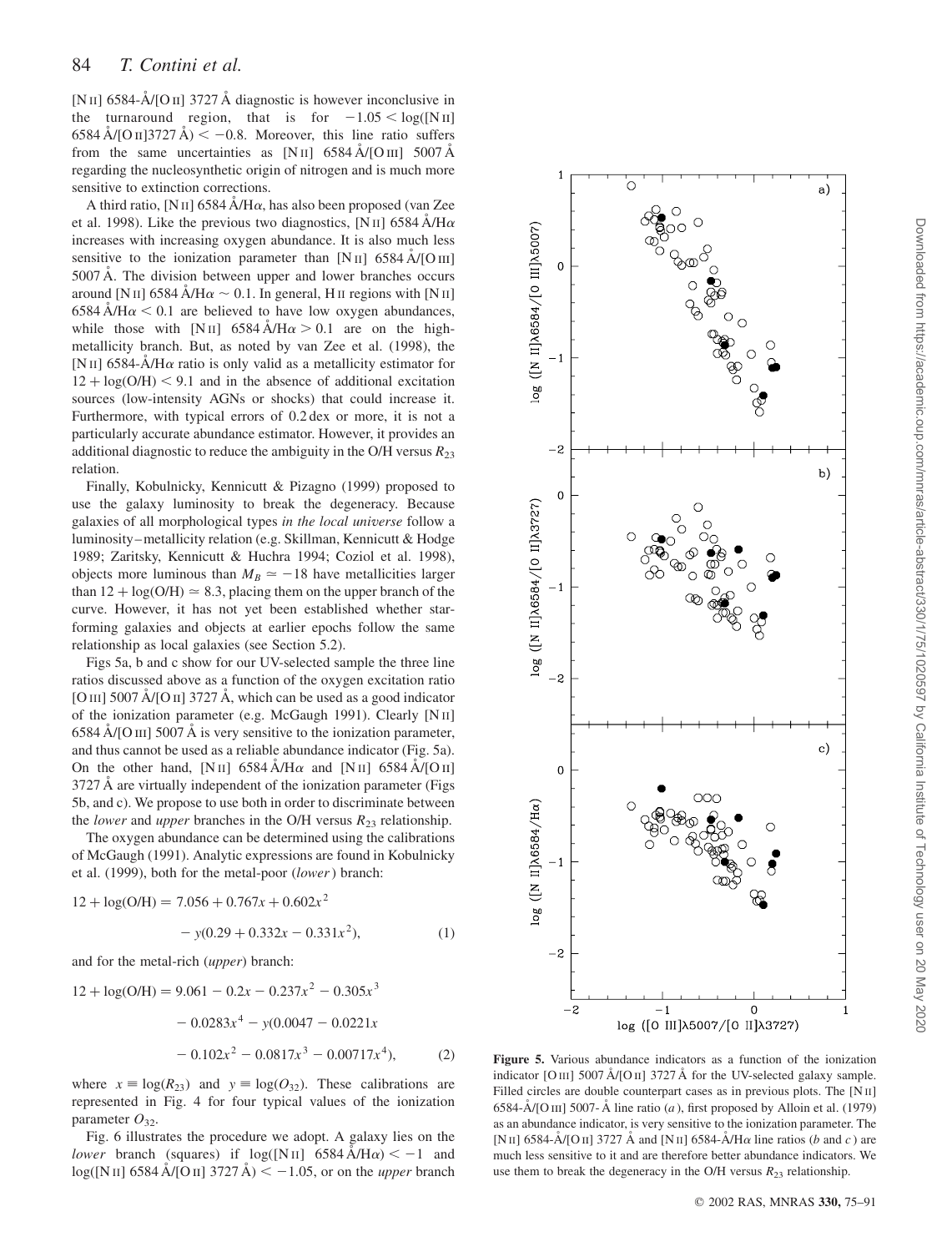

Figure 6. Emission-line ratios used to break the degeneracy in the O/H versus  $R_{23}$  relationship. Symbols are as in Fig. 4. A galaxy lies on the *lower* branch (squares) if  $log([N II] 6584 \text{ Å/Hz}) < -1$  and  $log([N II]$ 6584 Å/[O II] 3727 Å)  $\langle$  -0.8; on the *upper* branch (triangles) if log([N II]  $6584 \text{ Å/H}\alpha$  > -1 and  $\log([N \text{ H}] 6584 \text{ Å} / [O \text{ H}] 3727 \text{ Å})$  > -1.05. A significant fraction (star symbols) fall in the turnaround region of the O/H versus  $R_{23}$  relationship, where the [N II] 6584- $\rm \AA/ \rm H\alpha$  and [N II] 6584- $\rm \AA$  [O II] 3727 Å diagnostics are inconclusive.

(triangles) if  $log([N II] 6584 \text{ Å/Hz}) > -1$  and  $log([N II]$  $6584 \text{ Å} / [\text{O}\,\text{II}]$  3727 Å)  $> -0.8$ . For galaxies with inconclusive values (i.e.  $-1.05 < log([N\text{ H}] 6584 \text{ Å} / [O\text{ H}] 3727 \text{ Å}) < -0.8$ ), we follow the [N<sub>II</sub>] 6584 A/H $\alpha$  line ratio criterion. A significant fraction of the galaxies (star symbols) fall in the turnaround region of the O/H versus  $R_{23}$  relationship, where both the [N II]  $6584 \text{ Å/H}\alpha$  and [N II]  $6584 \text{ Å/[O II]}$  3727 Å diagnostics are inconclusive. For these objects, [N II] 6584  $\AA$ /H $\alpha$  indicates high oxygen abundance (upper branch), whereas [N II] 6584 A/[O II] 3727 Å suggests low metallicity (lower branch) and we take the average value. The final oxygen abundance values are listed in Table 2 and are plotted in Fig. 4.

#### 4.2 Nitrogen abundance

Nitrogen-to-oxygen abundance ratios (N/O) may be determined in the absence of a measurement of the temperature-sensitive [O III] 4363-Å emission line using the algorithm proposed by Thurston, Edmunds & Henry (1996). Again, this only requires the bright [N II] 6584 Å, [O II] 3727 Å and [O III] 4959, 5007 Å emission lines. The relationship, which is based on the same premise as that between the oxygen abundance and  $R_{23}$ , is calibrated using photoionization models.

First, an estimate of the temperature in the [N II] emission region  $(t_{\text{[N II]}})$  is given by the empirical calibration between  $t_{\text{[N II]}}$  and  $R_{23}$ (Thurston et al. 1996):

$$
t_{\text{[N\,II]}} = 6065 + 1600(\log R_{23}) + 1878(\log R_{23})^2 + 2803(\log R_{23})^3.
$$
\n(3)

The [N II] temperature determined from the  $R_{23}$  relation can thus be

used together with the observed strengths of  $[NII]$  6584 Å and [O II] 3727 Å to determine the ionic abundance ratio  $N^+/O^+$ . Pagel et al. (1992) gave the following formula based on a five-level atom calculation:

$$
\log \frac{N^+}{O^+} = \log \frac{[N\pi]\lambda 6584}{[O\pi]\lambda 3727} + 0.307 - 0.02 \log t_{[N\pi]} - \frac{0.726}{t_{[N\pi]}}\,,\tag{4}
$$

where the [N II] temperature is expressed in units of  $10^4$  K. Finally, we assume that  $N/O = N^+/O^+$ . There has been some discussion regarding the accuracy of this assumption (e.g. Vila Costas & Edmunds 1993) but Thurston et al. (1996) found through detailed modelling that this equivalence only introduces small uncertainties in deriving N/O. The values of N/O with their related uncertainties for our sample of UV galaxies are listed in Table 2.

#### 4.3 Systematic errors in N/O abundance ratios?

The quoted errors in O/H and N/O abundance ratios listed in Table 2 are uncertainties arising from measurement errors only and do not take into account systematic calibration errors. For the majority of the galaxies, the observational uncertainties are indeed dominant  $(\geq 0.2 \text{ dex})$ . None the less, it is appropriate to ask whether there may be systematic problems with the abundance determinations. Most notably, we may underestimate the underlying Balmer absorption strength in some galaxies. In this case, the extinction coefficient  $c_{\text{H}\beta}$  would be overestimated and the line strengths of 'blue' emission lines over-corrected. This effect might lead to underestimation of the N/O abundance ratio.

Balmer absorption strengths were directly measured in 55 galaxy spectra ( $\sim$ 80 per cent of the final sample), and are thus quite reliable, but the assumed absorption equivalent width of  $2 \text{ Å}$ for the other 13 galaxies could be incorrect. Fortunately, only one of these galaxies exhibits a particularly low N/O value. We conclude that our discussions in the following sections regarding UV-selected galaxies with low N/O values are not strongly affected by systematic errors in Balmer absorption.

#### 5 ANALYSIS

In this section, we use abundance ratios to constrain the physical characteristics of the UV-selected galaxies. We compare their chemical properties with those of various samples of normal and star-forming galaxies in the local universe and at intermediate redshifts.

As before, we consider local star-forming HII galaxies and SBNGs (see Coziol et al. 1999 for the dichotomy). The H II galaxy sample is a compilation of irregular and blue compact dwarf galaxy samples from Kobulnicky & Skillman (1996) and Izotov & Thuan (1999). The SBNG sample is a merger of an optically-selected (Contini et al. 1998; Considère et al. 2000) and a far-infraredselected sample (Veilleux et al. 1995). Finally, we consider a small sample of intermediate-redshift  $(0.1 < z < 0.5)$  emission-line galaxies for which both O/H and N/O abundance ratios are available (Kobulnicky & Zaritsky 1999).

#### 5.1 The N/O versus O/H relationship

The distributions of O/H and N/O abundance ratios for the UVselected galaxies are shown in Fig. 7, together with comparison samples of local star-forming galaxies. Corresponding mean values of O/H and N/O with their standard deviations are listed in Table 3.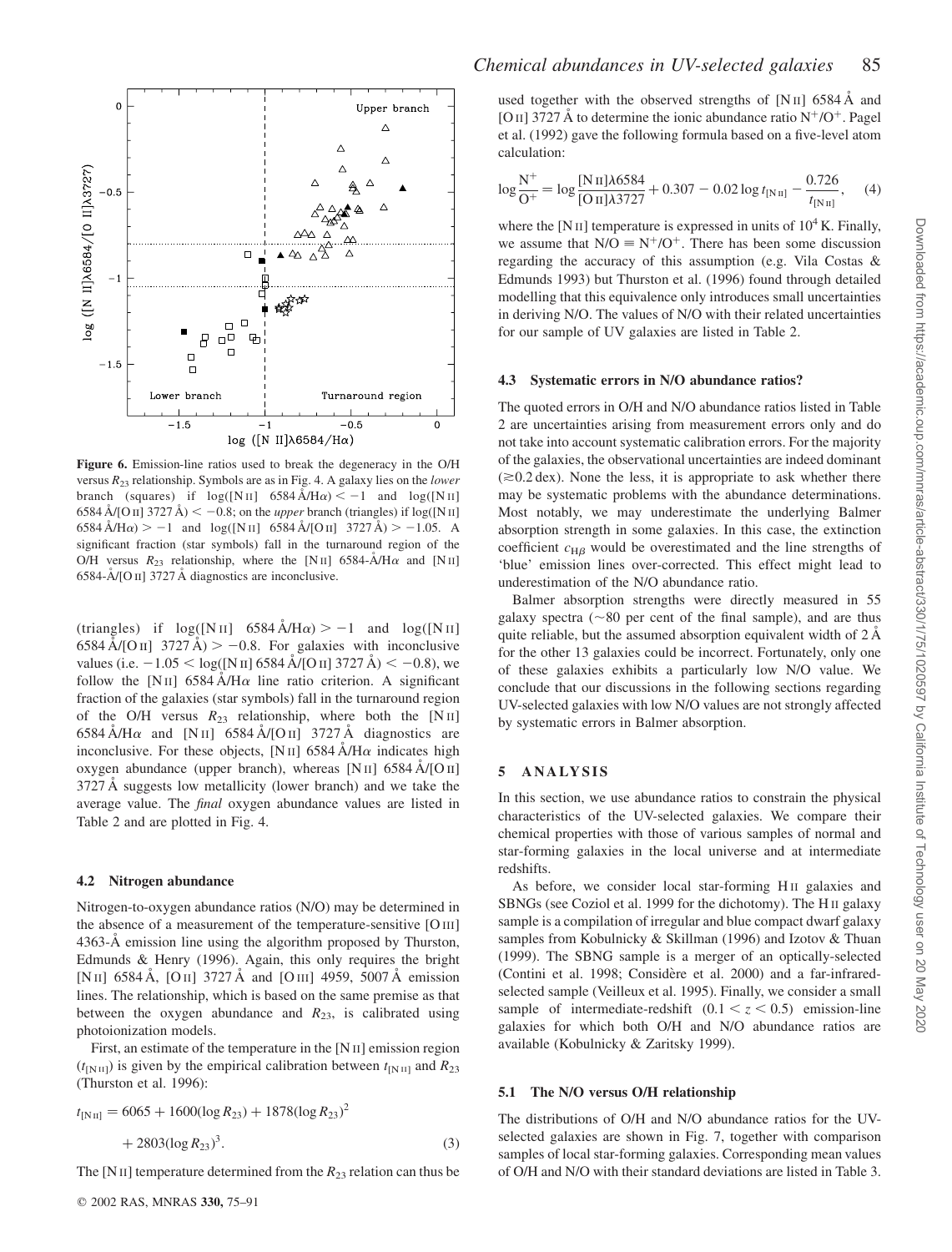

Figure 7. Distributions of (left) the oxygen-to-hydrogen (12+ $log(O/H)$ ) and (right) nitrogen-to-oxygen (N/O) abundance ratios. The distribution of the UV-selected galaxy sample is compared with that of starburst nucleus galaxies and H II galaxies (see Fig. 9 for references). Abundance values for the Sun (dashed line) and for the SMC (dotted line) are indicated.

Our UV galaxies span a wide range of oxygen abundances, from  $12 + \log(O/H) \sim 7.7$  ( $\sim 0.1 Z_{\odot}$ ) to 9.0 ( $\sim Z_{\odot}$ ). In terms of metallicity, they are thus intermediate between low-mass H II galaxies and massive SBNGs. The situation is quite similar for the N/O abundance ratios; however, the mean value is closer to that of H II galaxies (only 0.08 dex higher) than to that of the SBNGs  $(\sim 0.45$  dex lower). A closer look at Fig. 7 shows that a significant fraction of the UV galaxies has rather low N/O abundance ratios  $\log(N/O) < -1.7$ ). This appears to be one of the most distinctive properties of the UV-selected sample.

In Figs 8 and 9, we examine how the N/O abundance ratio varies with O/H. The behaviour of N/O with increasing metallicity offers clues about the chemical evolution history of the galaxies and the stellar populations responsible for producing oxygen and nitrogen.

The origin of nitrogen has been a subject of debate for some years. The basic nucleosynthesis process is well understood. Nitrogen is thought to be synthesized in the CNO processing during hydrogen burning. However the stars responsible remain uncertain. If oxygen and carbon are produced in previous generations, then nitrogen produced in new stars should be proportional to the initial heavy-element abundance (i.e. secondary synthesis). N/O should increase linearly with O/H, and such a correlation is indeed observed in high-metallicity  $(12 +$  $log(O/H) > 8.5)$  H<sub>II</sub> regions (see Fig. 9). On the other hand, if

Table 3. Mean values and standard deviation of O/H and N/O abundance ratios for the UV-selected galaxies and comparison samples of local star-forming galaxies.

| Sample                   | N   | $12 + \log(O/H)$ | log(N/O)         |
|--------------------------|-----|------------------|------------------|
| UV galaxies              | 68  | $8.49 \pm 0.04$  | $-1.35 \pm 0.03$ |
| <b>SBNGs</b>             | 417 | $8.83 \pm 0.01$  | $-0.90 \pm 0.01$ |
| H <sub>II</sub> galaxies | 139 | $7.91 \pm 0.02$  | $-1.43 \pm 0.01$ |

oxygen and carbon are produced in the same stars prior to the CNO cycle rather than in previous generations, then nitrogen production is independent of the initial heavy-element abundance ( primary synthesis). This regime seems to dominate at low metallicities  $(12 + \log(O/H) < 8.0$ ; e.g. Matteucci & Tosi 1985; Matteucci 1986), for example in dwarf H II galaxies where N/O exceeds the extrapolation of the linear trend present at high abundances and does not correlate with O/H (see Fig. 9).

Standard evolution models predict that secondary nitrogen synthesis can occur in stars of all masses, while primary nitrogen synthesis is usually thought to occur mainly in the convective envelope of intermediate-mass stars ( $\sim 3-8$  M<sub>☉</sub>) during the AGB phase (e.g. Renzini & Voli 1981; van den Hoek & Groenewegen 1997; Henry, Edmunds & Köppen 2000). However considerable progress has recently been made in including rotational effects on the transport of elements and angular momentum in stellar interiors (see the review by Maeder & Meynet 2000). In some massive stars the convective helium shell penetrates into the hydrogen layer resulting in the production of significant amounts of primary nitrogen (e.g. Maeder 2000). Thus both intermediate-mass and massive stars are potential primary nitrogen producers. Note that for intermediate-mass stars, the most recent models (e.g. Marigo 2001) find a nitrogen production similar to that of earlier models (e.g. Renzini & Voli 1981) at  $Z \sim$  $0.2 Z_{\odot}$  but which decreases with increasing metallicity.

A major problem with N/O abundance ratios has been to explain the scatter in N/O at a given O/H (see Fig. 9). A natural explanation might be a significant time delay between the release of oxygen and that of nitrogen into the ISM (e.g. Edmunds & Pagel 1978; Garnett 1990; Pilyugin 1992, 1993, 1999; Vila Costas & Edmunds 1993; Olofsson 1995b; Kobulnicky & Skillman 1996, 1998; Coziol et al. 1999). Chemical evolution models of galaxies producing stars in short bursts separated by long quiescent periods suggest that the dispersion in N/O could be due to a delayed release of nitrogen produced in low-mass longer-lived stars, compared with oxygen produced in massive, short-lived stars. The delayed-release hypothesis predicts that the N/O ratio evolves significantly during a single cycle of star formation followed by quiescence. Fig. 9 illustrates this scenario. During a long period of quiescence, intermediate-mass star evolution will significantly enrich the galaxy in nitrogen but not in oxygen nor in any other Type II supernova product. At the end of a long quiescent period, the N/O ratio should be high and level out around  $log(N/O) \sim -1.5$  (e.g. Matteucci 1986; Olofsson 1995b), as a result of intermediate-mass star evolution over the last few hundred Myr. During starburst however, N/O drops while O/H increases as the most massive stars begin to die and supernovae release oxygen into the ISM. A few tens of Myr after the burst, the massive O stars producing oxygen will be gone. At this point, N/O should be minimal, with a value roughly limited by the yields of O and secondary N from the massive stars. Then N/O will rise again as intermediate-mass stars begin to contribute to the primary and secondary production of nitrogen, approaching a maximum value limited by the yields of N and O from all stars. A galaxy undergoing successive starbursts will thus oscillate between these two limits of N/O.

The vectors in Fig. 9 illustrate this evolution for a galaxy with an initial mass  $10^8$  M<sub> $\odot$ </sub>, an initial metallicity  $Z \sim 0.02$  Z<sub> $\odot$ </sub>, and  $log(N/O) \sim -1.5$ , which converts 1 per cent of its mass into massive stars (see Garnett 1990). Massive-star evolution quickly moves the galaxy towards the lower-right corner of the diagram. Ejection of nitrogen from intermediate-mass stars then increases N/O at constant O/H when the starburst has faded. A second burst moves the galaxy back towards the lower-right corner, although to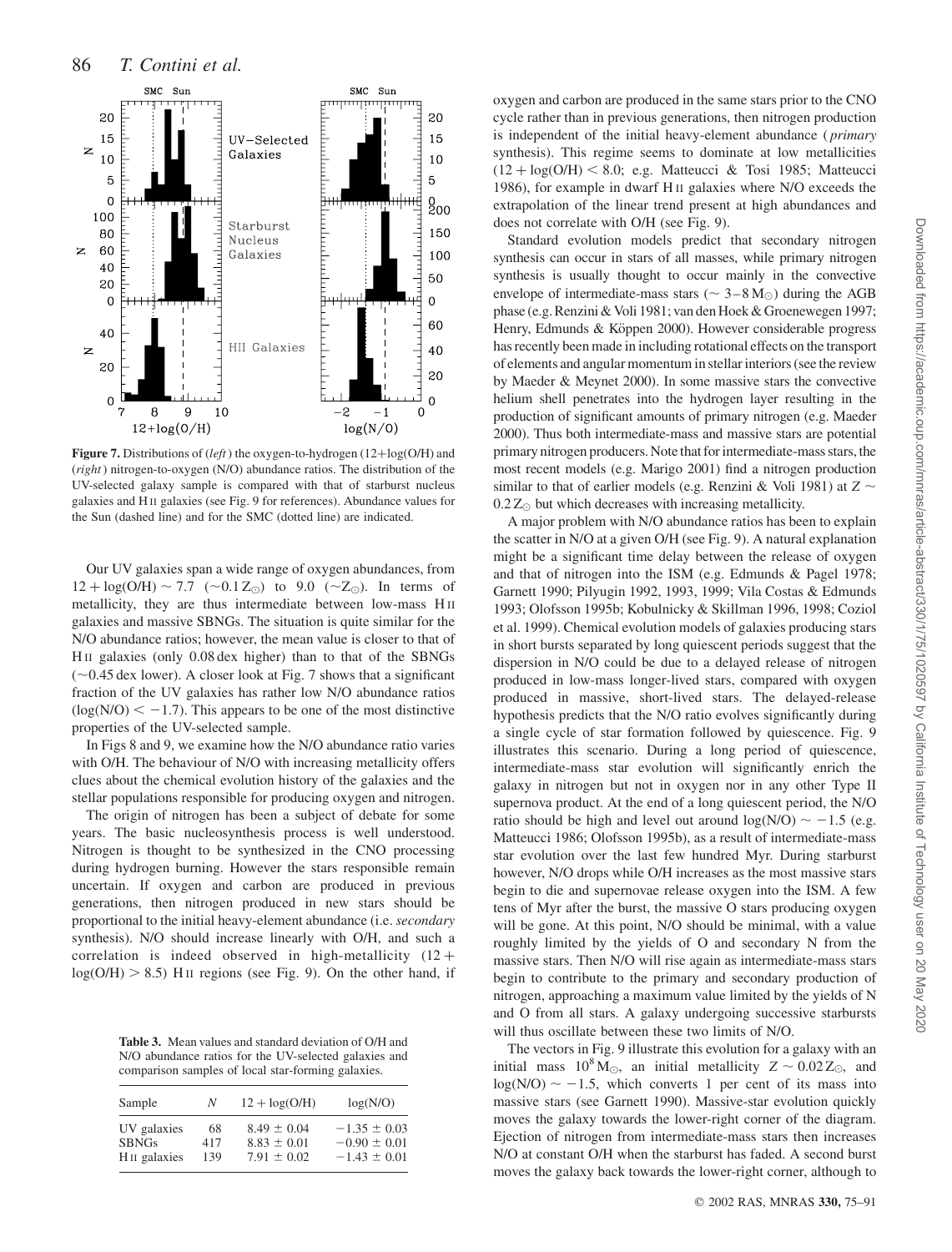

Figure 8. Nitrogen-to-oxygen (N/O) abundance ratio as a function of oxygen abundance  $(12 + \log(O/H))$  for the UV-selected sample. (a) Abundance ratios are shown with error bars. Theoretical curves for a primary (dotted line), a secondary (dashed line), and a primary + secondary (solid line) production of nitrogen (Vila Costas & Edmunds 1993) are shown. (b ) A distinction is made between cluster (star symbols) and field (circles) galaxies. Cluster galaxies are selected using the redshift ranges  $0.021 \le z \le 0.025$  for Coma, and  $0.019 \le z \le 0.023$  for Abell 1367. A further distinction is made between field galaxies at low redshift ( $z < 0.1$ , empty circles) and at intermediate redshift ( $z \ge 0.1$ , filled circles).

a lesser extent because of the higher abundance in the ISM. In this picture, the N/O ratio can be used as a 'clock' to determine the time since the last major episode of star formation. The delayed-release hypothesis predicts that galaxies with high N/O ratios experienced a succession of starbursts separated by rather long quiescent intervals, and are preferentially picked out during a quiescent

phase. On the other hand, galaxies with low N/O ratios would have undergone shorter quiescent phases and would be picked out at the end of a strong episode of star formation, when high-mass stars release large amounts of O into the ISM, while N is still withheld in lower-mass stars. Most of the UV-selected galaxies seem to fit this latter evolutionary scenario.



Figure 9. (a) N/O versus  $12 + \log(O/H)$  for the UV-selected galaxies (squares) and various comparison samples: starburst nucleus galaxies (dot/short-dash line) selected in the optical (Contini et al. 1998; Considère et al. 2000) or in the far-infrared (Veilleux et al. 1995), H II galaxies (short-dash/long-dash line; Kobulnicky & Skillman 1996; Izotov & Thuan 1999), and a small sample of emission-line galaxies at intermediate redshift (stars; Kobulnicky & Zaritsky 1999). Empty squares denote UV-selected galaxies with two optical counterparts. Abundances ratios for the Sun, the LMC and the SMC are also indicated. (b ) Evolution model of N/O versus 12 + log(O/H) assuming a sequence of starbursts separated by quiescent periods (see also Garnett 1990; Coziol et al. 1999). This scenario assumes that each burst first produces oxygen enrichment due to massive-star evolution on short time-scales  $(\tau \sim 10 \text{ Myr})$ , followed by significant nitrogen enrichment on longer time-scales  $(7 > 100 \text{ Myr})$  due to intermediate-mass star evolution (see text for details).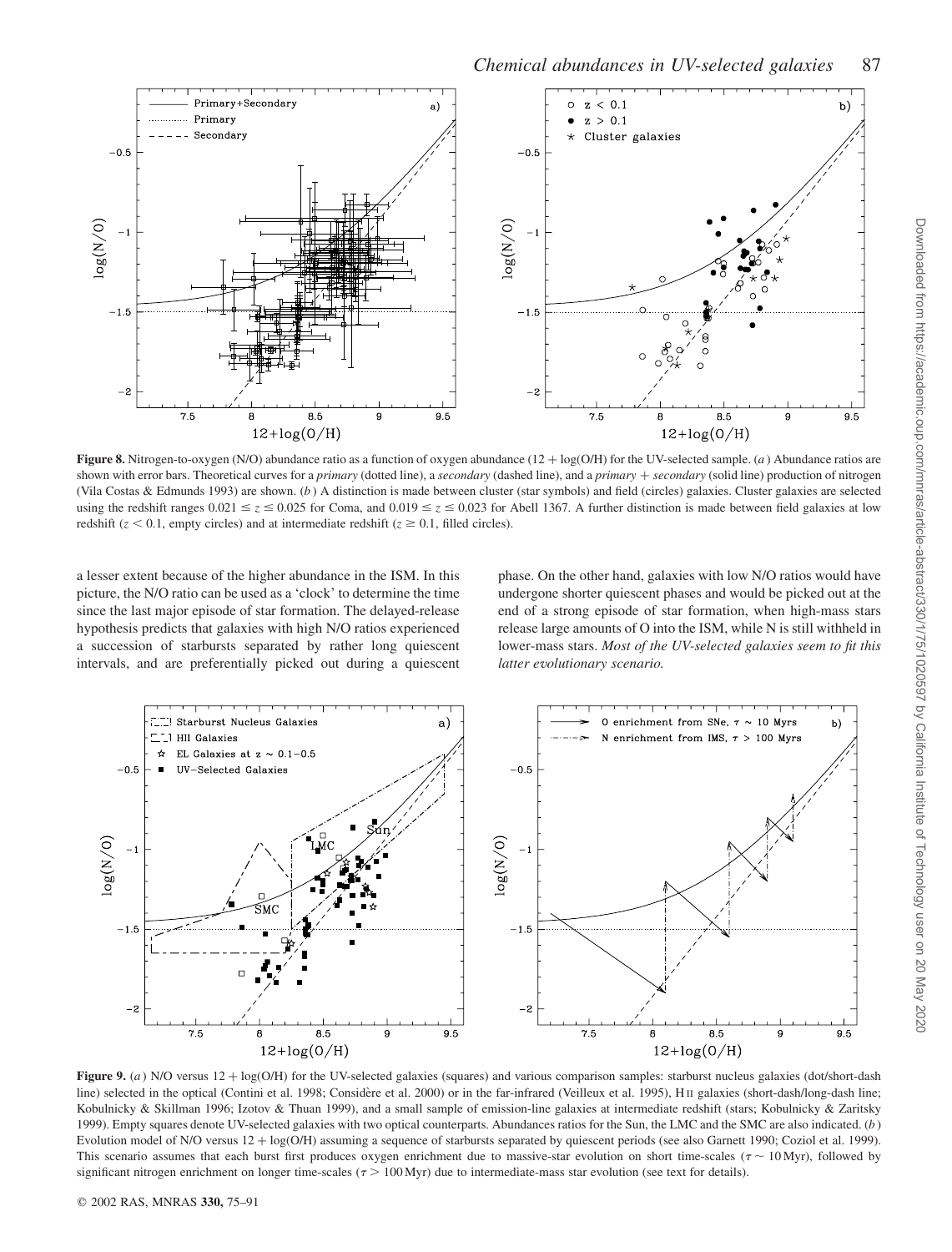We can also investigate whether the chemical properties of UVselected galaxies differ with environment – field galaxies versus cluster galaxies – and with redshift – local galaxies ( $z \le 0.1$ ) versus intermediate-redshift galaxies  $(z \ge 0.1)$ . In Fig. 8b we differentiate between cluster galaxies (selected using the redshift ranges  $0.021 \le z \le 0.025$  for Coma, and  $0.019 \le z \le 0.023$  for Abell 1367) and the remaining sample, assumed to be field galaxies. No striking trends emerge, although there may be a tendency for high-metallicity  $(12 + log(O/H) > 8.7)$  cluster galaxies to have lower N/O abundance ratios than their field counterparts. We also distinguish between low  $(z < 0.1)$  and intermediate redshift  $(z \ge 0.1)$  field galaxies. The latter have relatively high oxygen abundances  $(12 + \log(O/H) > 8.5)$ , some of them showing abundance properties typical of SBNGs with rather high N/O abundance ratios ( $log(N/O) \ge -1$ ). This could be due to a succession of starbursts over the last few Gyr (e.g. Coziol et al. 1999; Contini et al. 2000). The fact that UV galaxies at higher redshift are more metal-rich objects is likely to be a selection effect arising from the well-known metallicity–luminosity relationship (see Section 5.2).

Finally, we discuss two major sources of uncertainties in the delayed-release model. Firstly, the amount of gas and embedded metals lost by a galaxy due to supernova-driven superwinds is poorly constrained. If nitrogen is primary, then neither inflow of unprocessed gas nor outflow of enriched gas will affect the N/O ratio unless the outflow is different for nitrogen and oxygen (e.g. Pilyugin 1993; Marconi, Matteucci & Tosi 1994). If oxygen is predominantly synthesized in massive stars while nitrogen is produced in intermediate-mass stars, oxygen may be preferentially ejected during supernova explosions. If nitrogen is secondary, the N/O ratio is unaffected by any non-differential outflow, but can be affected by unprocessed gas inflow (Serrano & Peimbert 1983; Edmunds 1990; Köppen & Edmunds 1999).

Secondly, the time-scale for heavy-element enrichment is still not well known. Since the nucleosynthetic products of massive stars require longer than  $\sim$  10 Myr to mix with the surrounding ISM (e.g. Tenorio-Tagle 1996; Kobulnicky & Skillman 1997), there will be some time lag  $(>10$  Myr) between supernova explosions and the appearance of fresh oxygen in the warm ionized gas. As long as this time lag is no longer than the lifetime of N-producing stars ( $\sim$ some hundreds of Myr), the N/O ratio may serve as a useful 'clock' measuring the time elapsed since the last major burst of star formation. If however the time lag required for massive-star ejecta to cool down and mix with the ISM is longer than a few  $10^8$  yr, then the N/O ratio is unlikely to reflect the time since the most recent starburst accurately. One test of the 'clock' hypothesis would be to determine star-formation histories across a wide range of N/O abundance ratios. Unfortunately, most of the galaxies in Fig. 9 are too far away to investigate their star-formation histories directly from stellar colour–magnitude diagrams.

#### 5.2 Metallicity–luminosity relation

We now study how the UV-selected galaxies compare with the fundamental galaxy scaling relation between luminosity and metallicity (e.g. Lequeux et al. 1979; Brodie & Huchra 1991; Skillman et al. 1989; Zaritsky et al. 1994; Richer & McCall 1995; Jablonka, Martin & Arimoto 1996; Coziol et al. 1997, 1998). This relation, which extends over  $\sim$  10 mag in luminosity and  $\sim$  2 dex in metallicity, presumably reflects the fundamental role that galaxy mass plays in the chemical enrichment of the interstellar medium. The metallicity–luminosity relationship is usually attributed to the

action of galactic superwinds; massive galaxies reach higher metallicities because they have deeper gravitational potentials better able to retain their gas against the building thermal pressures from supernovae, whereas low-mass systems eject their gas before high metallicities are attained (Larson 1974; De Young & Heckman 1994; Marlowe et al. 1995; MacLow & Ferrara 1999; Pilyugin & Ferrini 1998, 2000; Silich & Tenorio-Tagle 2001).

In Fig. 10, the UV-selected sample is compared with: (i) local 'normal' irregular and spiral galaxies, (ii) nearby SBNGs and H II galaxies, and (iii) samples of intermediate and high-redshift galaxies. The absolute B-band magnitudes of the UV-selected galaxies span seven orders of magnitude, from  $M_B \sim -15$  to  $-22$ , with an average value  $M_B = -18.8$  (Fig. 1a). In Fig. 10 we distinguish between UV galaxies with one (filled squares) or two (empty squares) optical counterparts. The solid line is a linear fit to the metallicity–luminosity relation for local 'normal' irregular and spiral galaxies (see Kobulnicky & Zaritsky 1999). Fig. 10 includes samples of nearby H<sub>II</sub> galaxies (Kobulnicky & Skillman 1996; Izotov & Thuan 1999) and SBNGs (Veilleux et al. 1995; Contini et al. 1998; Considère et al. 2000) discussed earlier. Absolute magnitudes for these were extracted from the LEDA database. Two samples of intermediate-redshift galaxies are also shown for comparison: emission-line galaxies at  $z \sim 0.1-0.5$  (Kobulnicky & Zaritsky 1999), and luminous compact emission-line galaxies at  $z \sim 0.5$ –0.7 (Hammer et al. 2001). The location of high-redshift  $(z \sim 3)$  Lyman-break galaxies is shown as a box encompassing the range of O/H and  $M_B$  derived for these objects (Pettini et al. 2001).

Fig. 10a clearly shows that both UV-selected and H II galaxies systematically deviate from the metallicity–luminosity trend of local 'normal' galaxies (solid line). A mean least-squares fit (dashed line) to the UV-selected and H II galaxies (obtained by fitting both samples independently and averaging the results) yields:

 $12 + \log(O/H) = -0.173(\pm 0.01)M_B + 5.195(\pm 0.177)$ , (5)

with a correlation coefficient  $r = -0.74$ , and an rms deviation of 0.26. It is interesting to note that the slope of this relation is similar to the one derived for local 'normal' galaxies. UV-selected and H II galaxies thus appear 2–3 mag brighter than 'normal' galaxies of similar metallicity, as might be expected if a strong starburst had temporarily lowered their mass-to-light ratios. Note however that the departure of UV-selected galaxies from the metallicity– luminosity trend of local 'normal' galaxies decreases with absolute magnitude. Luminous ( $M_B \sim -20$ ) UV-selected galaxies behave like low-metallicity SBNGs ( $Z \leq Z_{\odot}$ ), which altogether do not follow the metallicity–luminosity relation. This could be understood in the context of accretion of residual outlying gas and/or small gas-rich galaxies. Following Struck-Marcell's (1981) models, accretion of more gas than stars will result in a steepening of the metallicity–luminosity relation, explaining the behaviour of SBNGs and massive galaxies in general.

In Fig. 10a, we also show the locus of intermediate  $(z < 1)$  and high  $(z \sim 3)$  redshift objects. Whereas emission-line galaxies with redshifts between 0.1 and 0.5 follow the metallicity–luminosity relation of 'normal' galaxies, there is a clear deviation for luminous and compact emission-line galaxies at higher redshift  $(z \sim 0.5-0.7)$ . The latter objects better fit the metallicity– luminosity relation derived for UV-selected and H<sub>II</sub> galaxies. Hammer et al. (2001) argue that these objects could be the progenitors of present-day spiral bulges. The deviation is even stronger for LBGs at  $z \sim 3$ . Even allowing for uncertainties in the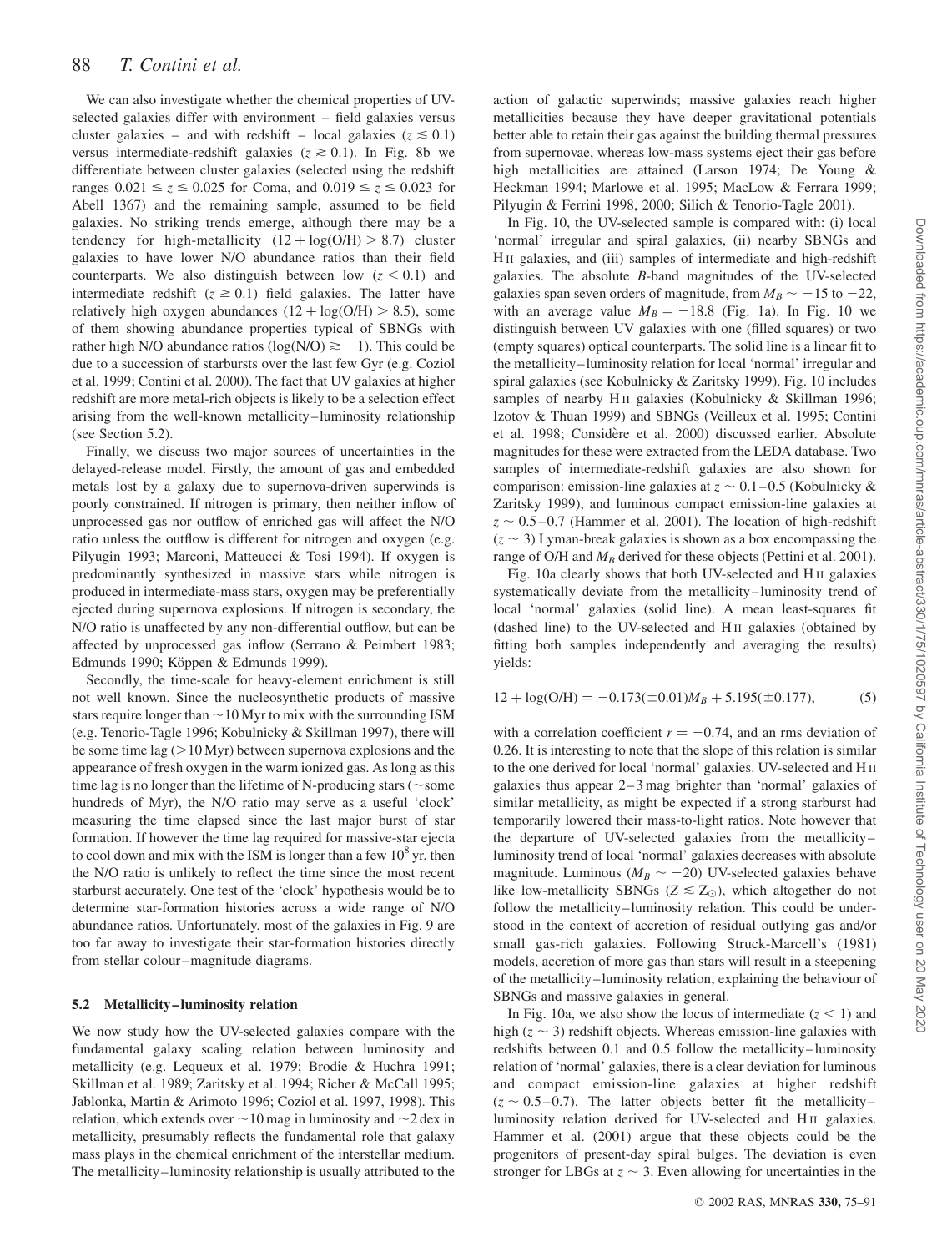

Chemical abundances in UV-selected galaxies 89

Figure 10. (a) Metallicity–luminosity relation for the UV-selected sample (squares) and for comparison samples of local, intermediate and high-redshift galaxies. The solid line is a linear least-squares fit to local irregular and spiral galaxies (see Kobulnicky & Zaritsky 1999). The local star-forming galaxy samples are the same as in Fig. 9: HII galaxies (triangles) and SBNGs (circles). Two samples of intermediate-redshift galaxies (stars) are also shown for comparison: emission-line (EL) galaxies at  $z \sim 0.1 - 0.5$  (Kobulnicky & Zaritsky 1999), and luminous compact EL galaxies at  $z \sim 0.5 - 0.7$  (Hammer et al. 2001). The location of high-redshift  $(z \sim 3)$  Lyman-break galaxies is shown as a box encompassing the range of O/H and  $M_B$  derived for these objects (Pettini et al. 2001). The dashed line is a mean least-squares fit to the UV-selected and H<sub>II</sub> galaxies (correlation coefficient  $r = -0.74$ , rms = 0.26). The slope of this relation  $(4 - 0.173 \pm 0.01)$  is very close to the one derived for local irregular and spirals galaxies (solid line). UV-selected and H<sub>II</sub> galaxies appear 2–3 mag brighter than local 'normal' galaxies of similar metallicity as might be expected if a strong starburst had temporarily lowered their mass-to-light ratios. (b) N/O abundance ratio as a function of absolute B-band magnitude for the UV-selected sample (squares) and the comparison samples (see Fig. 9 for references). The dashed line is a mean least-squares fit to the UV-selected galaxies (correlation coefficient  $r = -0.56$ , rms  $= 0.21$ ). The dotted line is a mean least-squares fit to the SBNGs and H<sub>II</sub> galaxies (correlation coefficient  $r = -0.79$ , rms = 0.22). These two relations have nearly the same slope ( $\sim -0.16$ ).

determination of O/H and  $M_B$ , LBGs fall well below the metallicity–luminosity relation of 'normal' local galaxies and have much lower abundances than expected from this relation given their luminosities. The most obvious interpretation (Pettini et al. 2001) is that LBGs have mass-to-light ratios significantly lower than those of present-day 'normal' galaxies.

Fig. 10b shows the relation between N/O abundance ratio and absolute blue magnitude for the UV-selected and the comparison samples. Although the dispersion is higher than for the metallicity–luminosity relation, there is a clear correlation between  $log(N/O)$  and  $M_B$ . A mean least-squares fit (dashed line) to the UV-selected galaxies yields:

$$
log(N/O) = -0.166(\pm 0.02)M_B - 4.472(\pm 0.275),
$$
\n(6)

with a correlation coefficient  $r = -0.56$ , and a rms deviation of 0.21. A similar relationship appears if we merge together the samples of SBNGs and H<sub>II</sub> galaxies. A mean least-squares fit (dotted line) to these nearby star-forming galaxies yields:

$$
log(N/O) = -0.156(\pm 0.01)MB - 3.897(\pm 0.150),
$$
\n(7)

with a correlation coefficient  $r = -0.79$ , and an rms deviation of 0.22. It is interesting that these relations have nearly the same slope with a shift of  $\sim$  2–3 mag in  $M_B$  or  $\sim$  0.4 dex in log(N/O). The rather low N/O abundance ratios in UV-selected galaxies compared with other star-forming galaxies is obvious in this plot. This supports the interpretation of the delayed-release model explained in Section 5.1. We are witnessing UV-selected galaxies at a special stage of their evolution, just at the end of a powerful starburst that has suddenly enriched the ISM with oxygen and temporarily

lowered their mass-to-light ratios. The fact that WR stars are not detected in the spectrum of UV-selected galaxies with low N/O values is another indication that the starburst is not young (age  $\geq$  $10 \text{ Myr}$ ) in these objects. On the other hand, the only galaxy with detected WR stars (see Section 3.3), i.e. experiencing a rather young starburst, shows a high N/O abundance ratio  $(\log(N/O) \sim -1.3)$ .

## 6 CONCLUSIONS

We examined the chemical properties of a sample of UV-selected intermediate-redshift ( $0 \le z \le 0.4$ ) galaxies in the context of their physical nature and star-formation history. Our sample consists of 68 galaxies with heavy-element abundance ratios, UV and CCD B-band photometry. The main results are the following.

(i) Diagnostics based on emission-line ratios show that all but one of the galaxies in our sample are powered by hot, young stars rather than by an AGN.

(ii) Massive WR stars, indicating the presence of a very young starburst, are detected in only one UV galaxy. In particular, no WR spectral features were identified in the spectrum of galaxies with extreme UV–optical colours, refuting the claim that these hot stars could be responsible for this UV excess (Brown et al. 2000).

(iii) UV-selected galaxies span a wide range of oxygen abundances, from  $\sim 0.1$  to 1  $Z_{\odot}$ . They are intermediate between low-mass H<sub>II</sub> galaxies and massive starburst nuclei, with no significant distinction between cluster and field galaxies.

(iv) At a given oxygen abundance, the majority of the sample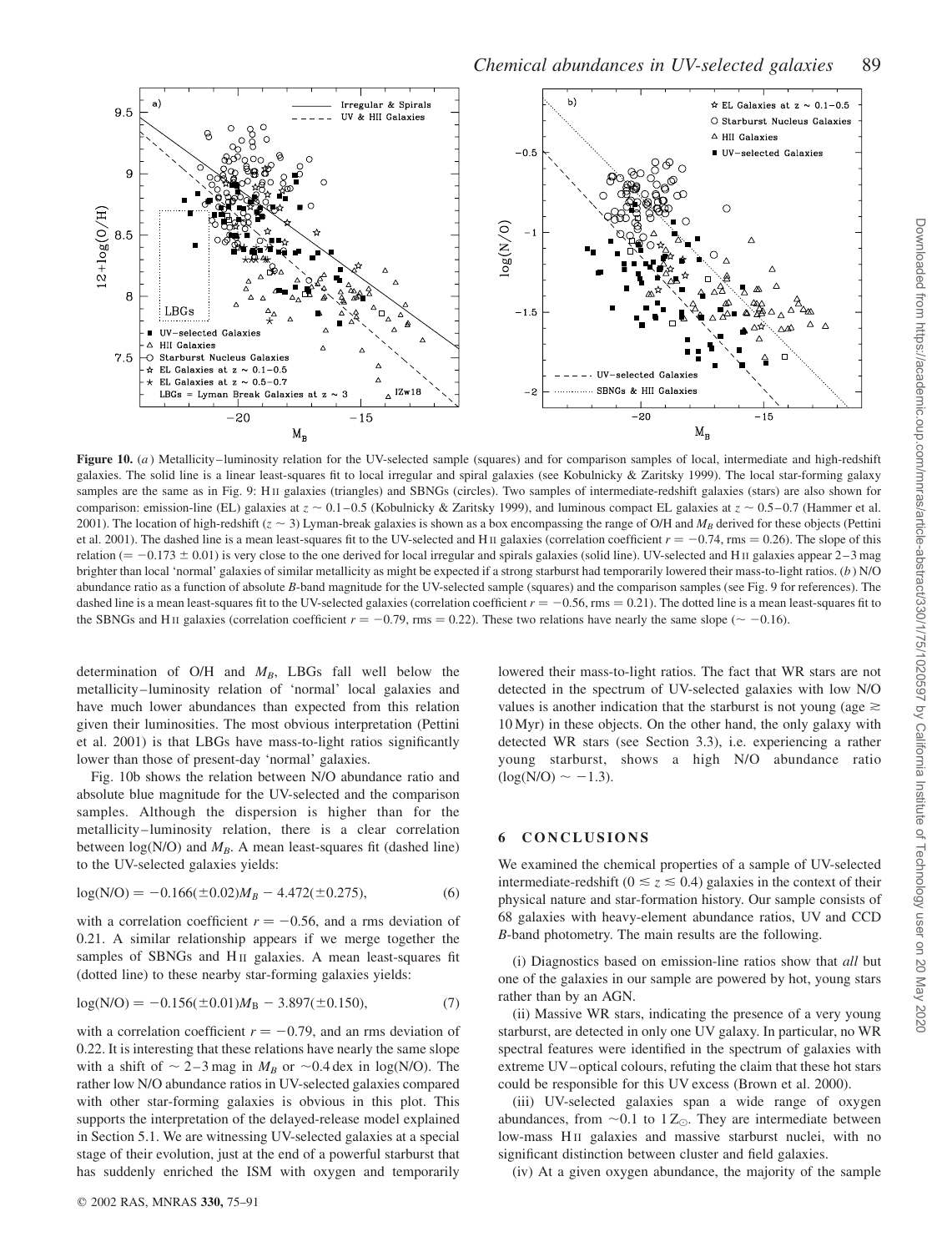shows rather low N/O abundance ratios compared with other local samples of star-forming galaxies, such as H<sub>II</sub> galaxies at low metallicities and SBNGs at higher metallicities. This is one of the most striking chemical properties of the UV-selected galaxies, allowing us to constrain their evolutionary stage in a new independent way (see below).

(v) Like H<sub>II</sub> galaxies, UV-selected galaxies systematically deviate from the usual metallicity–luminosity relation. At a given metallicity they appear to be 2–3 mag brighter than 'normal' quiescent galaxies.

We examined the above results in the context of the 'delayedrelease' chemical evolution model. According to this model, most of the UV-selected galaxies recently experienced a powerful burst of star formation that temporarily lowered both their mass-to-light and N/O ratios. At this stage, intermediate-mass stars did not have enough time to evolve and release nitrogen, while the most massive stars have died and released their newly-synthesized oxygen into the ISM through Type II supernova explosions. A significant number of massive stars must nevertheless still be present to account for the observed strong H $\alpha$  emission lines (S2000).

If local UV galaxies represent scaled-down versions of the similarly UV-selected massive high-redshift LBGs, the present sample can be used to understand the physical properties of these primordial galaxies better. More quantitative chemical evolution modelling of these UV galaxies' star-formation history has been performed (Mouhcine & Contini 2001). Better quality spectra, near-infrared photometry as well as morphological information should provide us with complementary observational constraints to probe deeper into the role of starbursts in galaxy formation and evolution.

## ACKNOWLEDGMENTS

We thank R. Coziol, J. Köppen, A. Lancon, M. Mouhcine, and M. Pettini for very fruitful discussions and useful suggestions. T.C. and M.T. warmly acknowledge the hospitality of the Instituto National de Astrofisica Optica y Electronica (INAOE), Mexico, during the 2000 Guillermo Haro International Program for Advanced Studies in Astrophysics, during which this work was initiated.

#### REFERENCES

- Alloin D., Collin-Souffrin S., Joly M., Vigroux L., 1979, A&A, 78, 200 Brodie J. P., Huchra J. P., 1991, ApJ, 379, 157
- Brown W. R., Kenyon S. J., Geller M. J., Fabricant D. G., 2000, ApJ, 540, L83
- Calzetti D., 1997, AJ, 113, 162
- Carollo C. M., Lilly S. J., 2001, ApJ, 548, L153
- Cole S., Lacey C. G., Baugh C. M., Frenk C. S., 2000, MNRAS, 319, 168
- Considère S., Coziol R., Contini T., Davoust E., 2000, A&A, 356, 89
- Conti P. S., 1991, ApJ, 377, 115
- Conti P. S., Leitherer C., Vacca W. D., 1996, ApJ, 461, L87
- Contini T., Davoust E., Conside`re S., 1995, A&A, 303, 440
- Contini T., Conside`re S., Davoust E., 1998, A&AS, 130, 285
- Contini T., Coziol R., Conside`re S., Davoust E., Reyes R. E. C., 2000, in Hammer F., Thuan T. X., Cayatte V., Guiderdoni B., Van J. T. T., eds, (astro-ph/9812410), Building Galaxies: From the Primordial Universe to the Present, 34th Moriond Meeting. Editions Frontières, p. 229 (astro-ph/9812410)
- Coziol R., Contini T., Davoust E., Considère S., 1997, ApJ, 481, L67
- Coziol R., Contini T., Davoust E., Considère S., 1998, ASP Conf. Ser. 147: Abundance Profiles: Diagnostic Tools for Galaxy History, p. 219
- Coziol R., Reyes R. E. C., Considère S., Davoust E., Contini T., 1999, A&A, 345, 733
- De Young D. S., Heckman T. M., 1994, ApJ, 431, 598
- Dopita M. A., Evans I. N., 1986, ApJ, 307, 431
- Dopita M. A., Kewley L. J., Heisler C. A., Sutherland R. S., 2000, ApJ, 542, 224
- Edmunds M. G., 1990, MNRAS, 246, 678
- Edmunds M. G., Pagel B. E. J., 1978, MNRAS, 185, 77
- Edmunds M. G., Pagel B. E. J., 1984, MNRAS, 211, 507
- Franx M., Illingworth G. D., Kelson D. D., van Dokkum P. G., Tran K., 1997, ApJ, 486, L75
- Garnett D. R., 1990, ApJ, 363, 142
- Gonza´lez Delgado R. M., Leitherer C., Heckman T. M., 1999, ApJS, 125, 489
- Guseva N. G., Izotov Y. I., Thuan T. X., 2000, ApJ, 531, 776
- Hammer F., Gruel N., Thuan T. X., Flores H., Infante L., 2001, ApJ, 550, 570
- Heckman T. M., 1980, A&A, 87, 142
- Heckman T. M., Robert C., Leitherer C., Garnett D. R., van der Rydt F., 1998, ApJ, 503, 646
- Henry R. B. C., Edmunds M. G., Köppen J., 2000, ApJ, 541, 660
- Izotov Y. I., Thuan T. X., 1998, ApJ, 500, 188
- Izotov Y. I., Thuan T. X., 1999, ApJ, 511, 639
- Izotov Y. I., Thuan T. X., Lipovetsky V. A., 1994, ApJ, 435, 647
- Izotov Y. I., Thuan T. X., Lipovetsky V. A., 1997, ApJS, 108, 1
- Jablonka P., Martin P., Arimoto N., 1996, AJ, 112, 1415
- Kauffmann G., Charlot S., 1998, MNRAS, 294, 705
- Kauffmann G., Charlot S., Balogh M. L., 2001, ApJ, in press (astroph/0103130)
- Kewley L. J., Heisler C. A., Dopita M. A., Lumsden S., 2001, ApJS, 132, 37
- Kobulnicky H. A., Koo D. C., 2000, ApJ, 545, 712
- Kobulnicky H. A., Skillman E. D., 1996, ApJ, 471, 211
- Kobulnicky H. A., Skillman E. D., 1997, ApJ, 489, 636
- Kobulnicky H. A., Skillman E. D., 1998, ApJ, 497, 601
- Kobulnicky H. A., Zaritsky D., 1999, ApJ, 511, 118
- Kobulnicky H. A., Kennicutt R. C., Pizagno J. L., 1999, ApJ, 514, 544
- Köppen J., Edmunds M. G., 1999, MNRAS, 306, 317
- Kunth D., Mas-Hesse J. M., Terlevich E., Terlevich R., Lequeux J., Fall S. M., 1998, A&A, 334, 11
- Larson R. B., 1974, MNRAS, 169, 229
- Leitherer C. et al., 1999, ApJS, 123, 3
- Lequeux J., Rayo J. F., Serrano A., Peimbert M., Torres-Peimbert S., 1979, A&A, 80, 155
- Lilly S. J., Le Fevre O., Crampton D., Hammer F., Tresse L., 1995, ApJ, 455, 50
- Lowenthal J. D. et al., 1997, ApJ, 481, 673
- MacLow M., Ferrara A., 1999, ApJ, 513, 142
- Madau P., Pozzetti L., Dickinson M., 1998, ApJ, 498, 106
- Maeder A., 2000, New Astronomy Review, 44, 291
- Maeder A., Meynet G., 1994, A&A, 287, 803
- Maeder A., Meynet G., 2000, ARA&A, 38, 143
- Marigo P., 2001, A&A, 370, 194
- Marconi G., Matteucci F., Tosi M., 1994, MNRAS, 270, 35
- Marlowe A. T., Heckman T. M., Wyse R. F. G., Schommer R., 1995, ApJ, 438, 563
- Matteucci F., 1986, MNRAS, 221, 911
- Matteucci F., Tosi M., 1985, MNRAS, 217, 391
- McCall M. L., Rybski P. M., Shields G. A., 1985, ApJS, 57, 1
- McGaugh S. S., 1991, ApJ, 380, 140
- McGaugh S. S., 1994, ApJ, 426, 135
- Meurer G. R., Heckman T. M., Calzetti D., 1999, ApJ, 521, 64
- Meurer G. R., Heckman T. M., Lehnert M. D., Leitherer C., Lowenthal J., 1997, AJ, 114, 54
- Meynet G., 1995, A&A, 298, 767
- Milliard B., Donas J., Laget M., Armand C., Vuillemin A., 1992, A&A, 257, 24
- Mouhcine M., Contini T., 2001, A&A, submitted
- Olofsson K., 1995a, A&AS, 111, 57